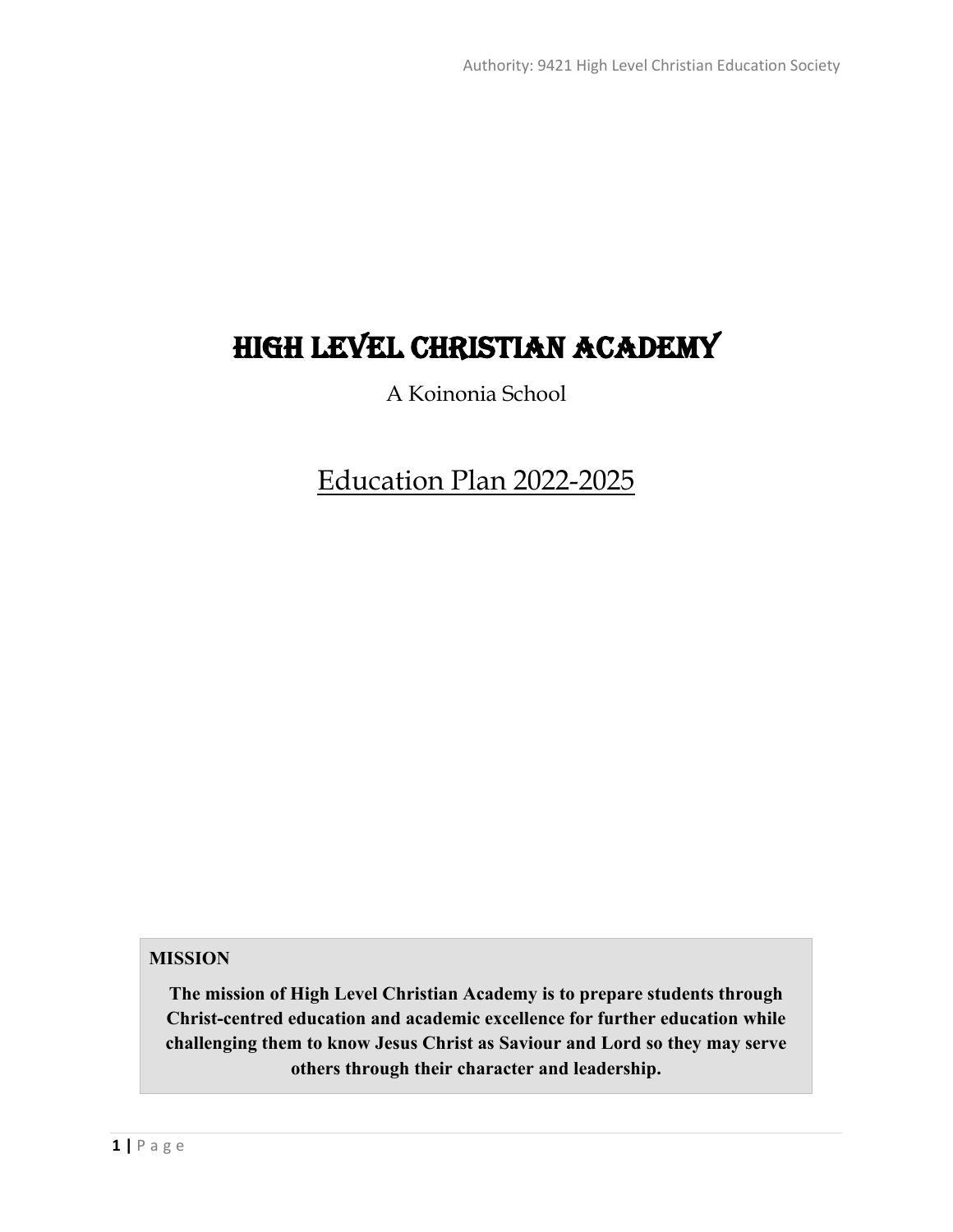# Accountability Statement

The Education Plan for High Level Christian Education Society commencing May 30, 2022 was prepared under the direction of the High Level Christian Education Society Board in accordance with the responsibilities under the *Education Act* and the *Fiscal Planning and Transparency Act.*  This plan was developed in the context of the provincial government's business and fiscal plans. The Board has used its performance results to develop the plan and is committed to implementing the strategies contained within the plan to improve student learning and results.

The Board approved the Education Plan for 2022-2025 on May 30, 2022.

**Board Chairman** 

 $M$ ay 30,2022

Date: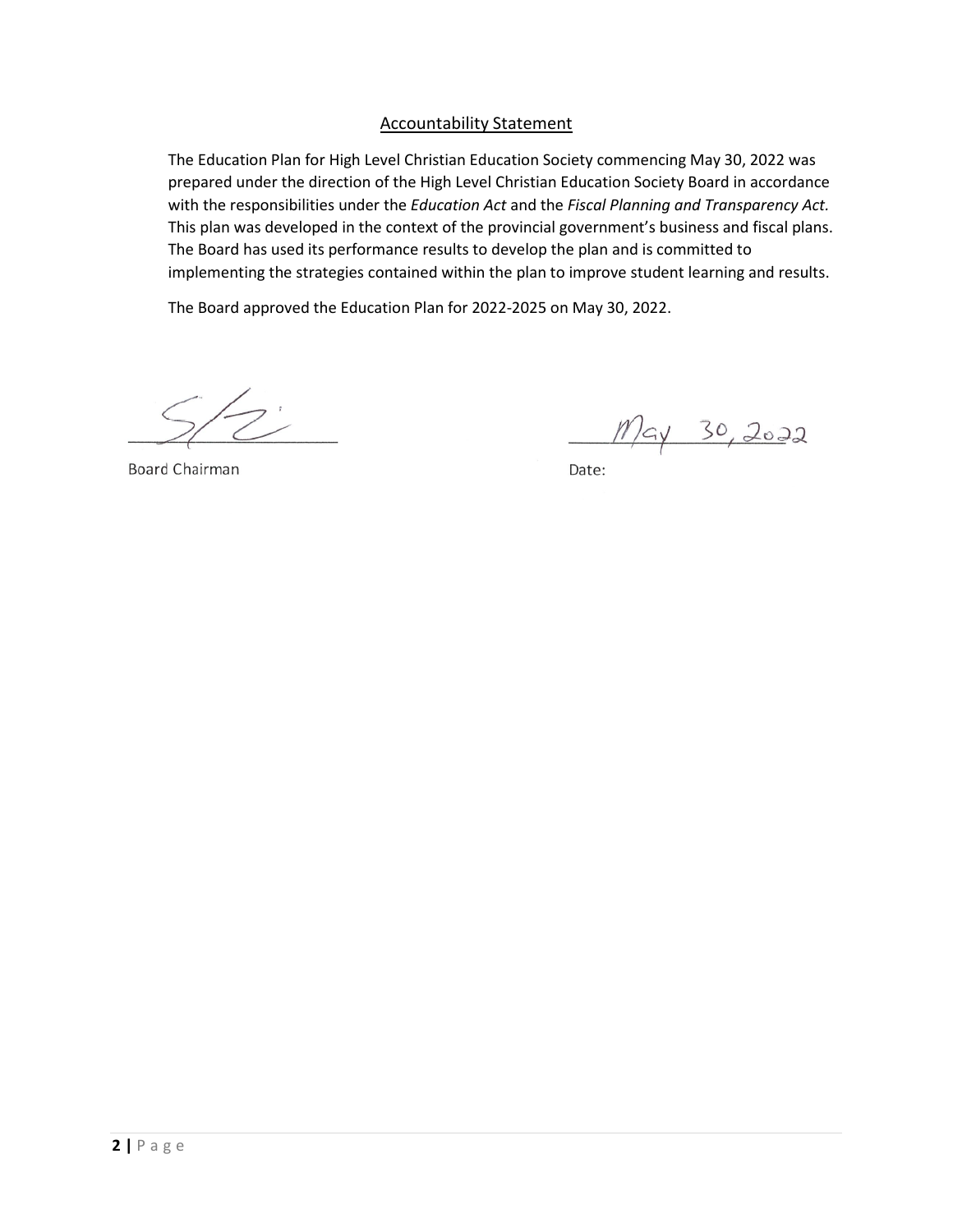# Our Mission:

The mission of High Level Christian Academy is to prepare students through Christ-centered education and academic excellence for further education while challenging them to know Jesus Christ as Savior and Lord so they may serve others through their character and leadership.

#### Beliefs – Values – Principles

- 1. We respect, value, and honor the role and responsibility of parents as partners in education.
- 2. We will attract and develop a qualified teaching staff and provide a supportive environment for their professional development.
- 3. We are supportive of government, the local and universal church, and our responsibility to our community.
- 4. We are committed to teach Alberta curriculum from the perspective of what the Bible says about God, the world and ourselves.
- 5. We believe that the best education is one that prepares for life now and eternal.
- 6. We believe that the best education develops the total person: spiritually, intellectually, socially, emotionally, and physically.
- 7. We affirm that each student is God's unique creation, deserving of a respectful, loving, and nurturing environment.

## Philosophy of Education

In order for an educational program to be academically sound and instructionally effective, it must be founded upon Christian educational principles that recognize the true nature of God, of truth, of knowledge, and of man.

#### Reality

God is a personal and purposeful Creator, the Guiding Force of the universe. Reality in life involves the understanding that God is real and is active in the lives of men and women today.

#### Truth

All truth is God's truth. Truth is consistent throughout the universe. Truth exists and is absolute. God has shown Himself through His Scriptures. Man's understanding of truth comes through a study of the inspired Word of God and an understanding of His creation.

#### Absolutes

Christian Education offers absolutes, not selected or transient opinions. Christian Educators have the privilege of being convinced and convincing; saying, "Thus says the Lord". We can deal in those things that are always true. The Bible contains origins, destinies, values and meaning.

#### Knowledge

All knowledge must be put in the context of Bible truth. Any knowledge or personal conviction which serves as a guiding principle in an individual's life must be based on truth as revealed in God's Word.

#### Unity

Facts do not exist by themselves; they exist in relation to other facts. Christian Education removes dichotomies and meaninglessness and, in doing so, contributes to sound-mindedness. Christian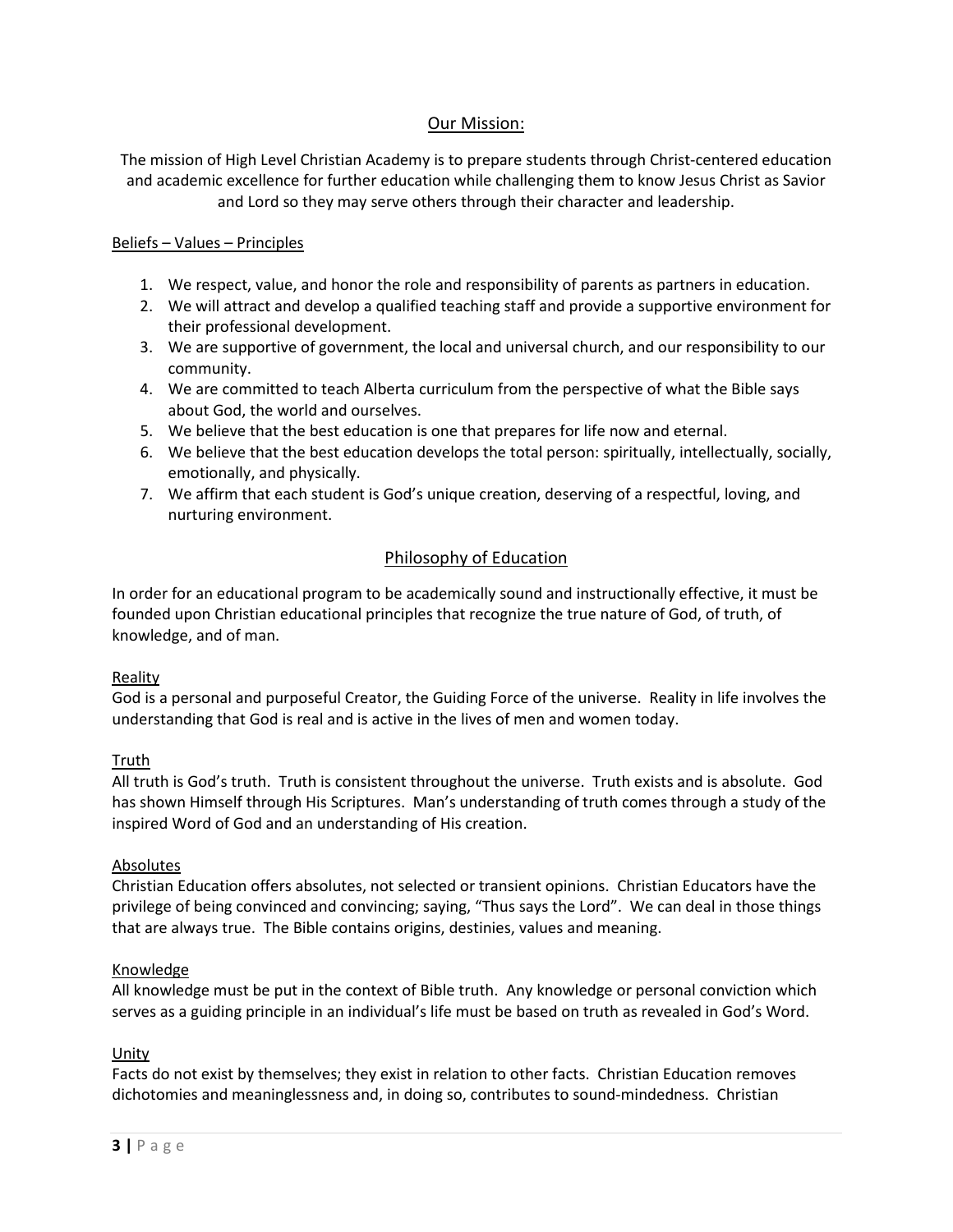Education acknowledges Jesus Christ as the focus of ALL knowledge since "by Him all things consist" (hold together – Colossians 1:17). This means that knowing His viewpoint gives order and meaning to specific areas of study.

# Sufficiency

Jesus said, "I am the Way, the Truth and the Life" (John 14:6) and that "to know Him is life eternal" (John 17:3). Since life on earth for all mankind must end, no education is adequate which fails to properly prepare for both life and death. Christian education prepares us to die and to live: "He hath given to us all things that pertain to life and to godliness" (2 Peter 1:3). No person who knows Jesus "in whom all fullness dwells" (Colossians 1:19) and who knows God's Word (the Bible) need fear that his education is inadequate.

## $Man$

Man was created in the image and likeness of God by God. Individuals exist for the pleasure and service of God. People are eternal beings, and their ultimate destiny will be determined by their knowledge, or lack, of Jesus Christ as Savior and Lord.

## Christian Education

Implicit in Christian Education are these basic truths:

- 1. Man possesses a spiritual dimension (Genesis 1:16, 27)
- 2. Education involves the total being: the spiritual, intellectual, physical, and social aspects of man that is the "whole man" (Proverbs 9:9)
- 3. Each person possesses unique, individual potential traits and needs (Romans 12:3-8). The educational experience must involve (as a primary emphasis) the development of Christian beliefs, attitudes, character, and skills (1John 3:2).
- 4. The educational experience must involve (as a primary emphasis) the development of Christian beliefs, attitudes, character, and skills. (1 John 3:2).
- 5. Integration of Biblical truth is an inseparable and primary part of the total educational process. Christian concepts will be unified with, inseparable from, and central to the academic offerings.

# Goals of Education

All Koinonia Christian Schools are expected to abide by the laws of Alberta and the requirements of Alberta Education insofar as they do not contravene the Koinonia Statement of Faith and educational philosophy to operate as accredited private schools.

## Theological Foundation

The educational philosophy of KCES is based upon a God-centered view of mankind and truth as presented in the Bible. Since God created and sustains all things through His Son, Jesus Christ, the universe, and all life are dynamically related to God and have the purpose of glorifying Him. Mankind was made in God's image, different in kind from all other creatures, with the unique capacity to know and respond to God personally and voluntarily.

Men and women, as sinners by nature and choice, can only know and honour God in their lives by being born again to do God's will. This should be the ultimate purpose of their lives. The goal of education should therefore be to enable men and women to know God, encourage them to love Him, and equip them to serve Him.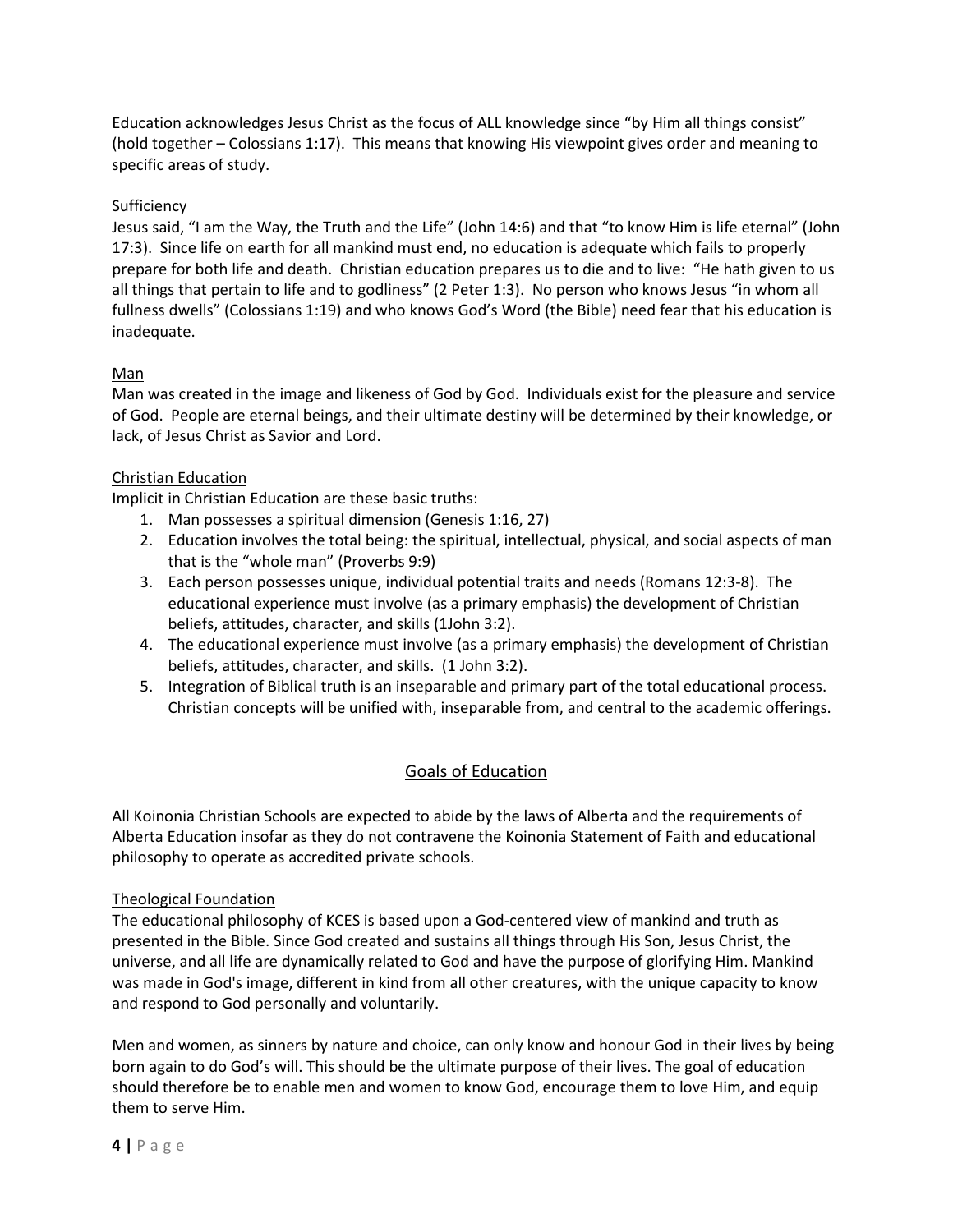The authority for such an education comes both from God's command that children be taught to love God and place Him first in their lives, and from the fact that parents are responsible for the total education and training of their children. At the parents' request, Christian schools, along with their church, become partners in giving this education. From this philosophy come our mission and goals.

# Spiritual & Moral

- 1. To teach the Bible as God's inspired Word and to develop attitudes of love and respect towards it.
- 2. To teach the basic doctrines of the Bible.
- 3. To lead each student to a personal relationship with Christ as Savior and Lord.
- 4. To develop a desire to know and obey the will of God as revealed in the Scriptures.
- 5. To equip the student to carry out the will of God daily.
- 6. To impart an understanding of each Christian's place in the church and its worldwide task of evangelism and discipleship and to stimulate the student's involvement in this task.
- 7. To develop the "mind of Christ" towards godliness and sin, and to teach the student how to live an overcoming life through exercising of self restraint and consideration of others through the power of the Holy Spirit.
- 8. To encourage the development of self discipline and responsibility in the student based on respect for and submission to God and God ordained authority.
- 9. To help the student develop a Biblical world view by personally integrating life and studies with the Bible.

#### Academic

- 1. To promote high academic standards within the potential of the individual as uniquely created by God and to help each student realize his or her full academic potential.
- 2. To help each student gain a thorough comprehension and command of the fundamental processes used in communicating with others, such as reading, writing, speaking, listening, viewing, and representing.
- 3. To teach the student how to do independent research, to critically evaluate sources of information, and to reason logically from a Biblical perspective.
- 4. To develop an understanding of the order and design in Creation and the laws which govern its processes and interactions.
- 5. To motivate the student to view education as a lifelong process.
- 6. To promote good citizenship through developing the understanding and appreciation of our Christian and Canadian heritage of responsible freedom, human dignity, and Biblical acceptance of authority.
- 7. To develop an understanding of current affairs in all fields and to relate them to God's plan for man.
- 8. To develop an understanding and appreciation for God's world, and an awareness of man's role in his environment, and how to use and preserve it properly.
- 9. To promote an appreciation of the fine arts through the development of the student's understanding and personal expression which glorifies God.
- 10. To develop an understanding of fundamental mathematical concepts and skills in their application to everyday life situations and to gain mathematical skills needed to succeed in an ever-growing technological world. To relate curriculum to real-life situations in the community.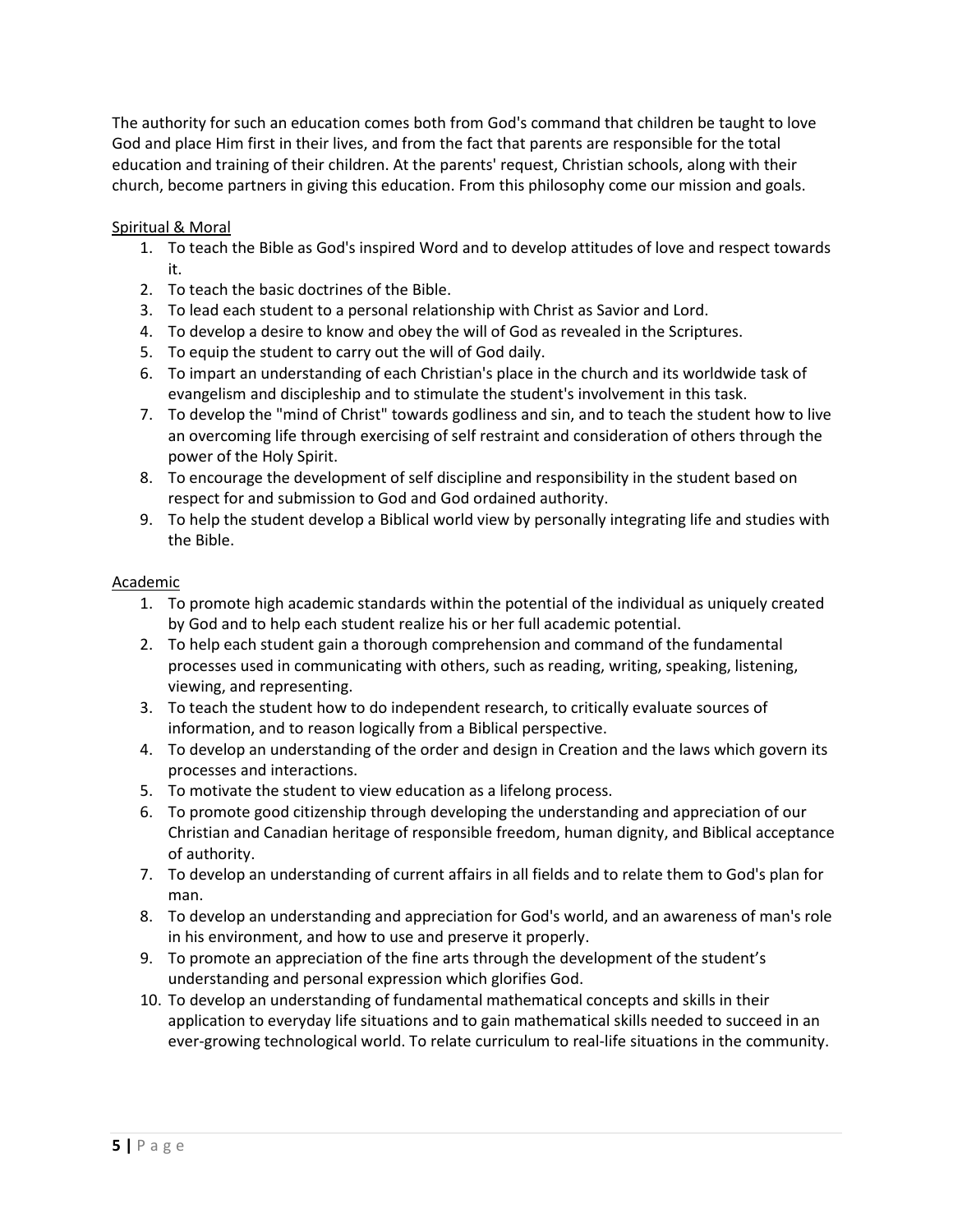#### Personal and Social

- 1. To help students develop their character and personality based both on a proper understanding and acceptance of themselves as unique individuals created in the image of God and on the fullest possible development of their own capabilities.
- 2. To teach the student to treat everyone with love and respect since everyone is created in God's image.
- 3. To make the student a contributing member of society who realizes a need for dependence on others and dependence on God.
- 4. To promote an understanding of time as a God given commodity which is to be used for His glory.
- 5. To promote and exemplify a Biblical view of life and work, and provide the skills needed for developing mature personal and career relationships.
- 6. To develop Biblical attitudes toward marriage and family along with the understanding and skills needed to establish a God honouring home.
- 7. To promote physical fitness, good health habits, and wise use of the body as the temple of God.
- 8. To impart Biblical attitudes toward material things, and to encourage individual responsibility for using them for God's glory.
- 9. To help each student accurately assess their strengths and weaknesses and recognize their responsibility to develop their talents fully and use them to glorify God and benefit others.

#### Family

- 1. To collaborate closely with the parents in every phase of the student's development and to help the parents understand the school's purpose and program.
- 2. To aid families in Christian growth and to help them develop Christ-centered homes.
- 3. To aid parents in understanding our changing culture, its effects on our homes and children, and how to deal with them from a Biblical perspective.
- 4. To encourage regular attendance and involvement in a local church.
- 5. To involve parents regularly in the ministry of the school.

# **School History**

High Level Christian Academy (HLCA) is in High Level, Alberta. HLCA is a member school of the Koinonia Christian Education Society (KCES) and we are an accredited independent school that follows Alberta curriculum as set out by Alberta Education. All teaching staff are certified Christian teachers.

The school was started because of concerned parents who had deep convictions about Christian Education. A steering committee was formed on September 26, 1991. A survey of local parents clearly indicated interest in beginning a Christian school. A planning committee held its first meeting on February 12, 1992 and with suggestions from the Association of Christian Schools International (ACSI), the committee became members of the Koinonia Christian Education Society (KCES). This society recommended that a school board be elected, and this was achieved on May 6, 1992. On September 8, 1992, the High Level Christian Academy opened its doors to 42 students from Kindergarten to grade seven.

In 1998, the school acquired five acres of land in a newly developed area on the west side of town. On September 14, 1998, the High Level Christian Academy opened its new 10, 000 ft<sup>2</sup> facility, which was only made possible through God's work in people's hearts. This facility continues to house students from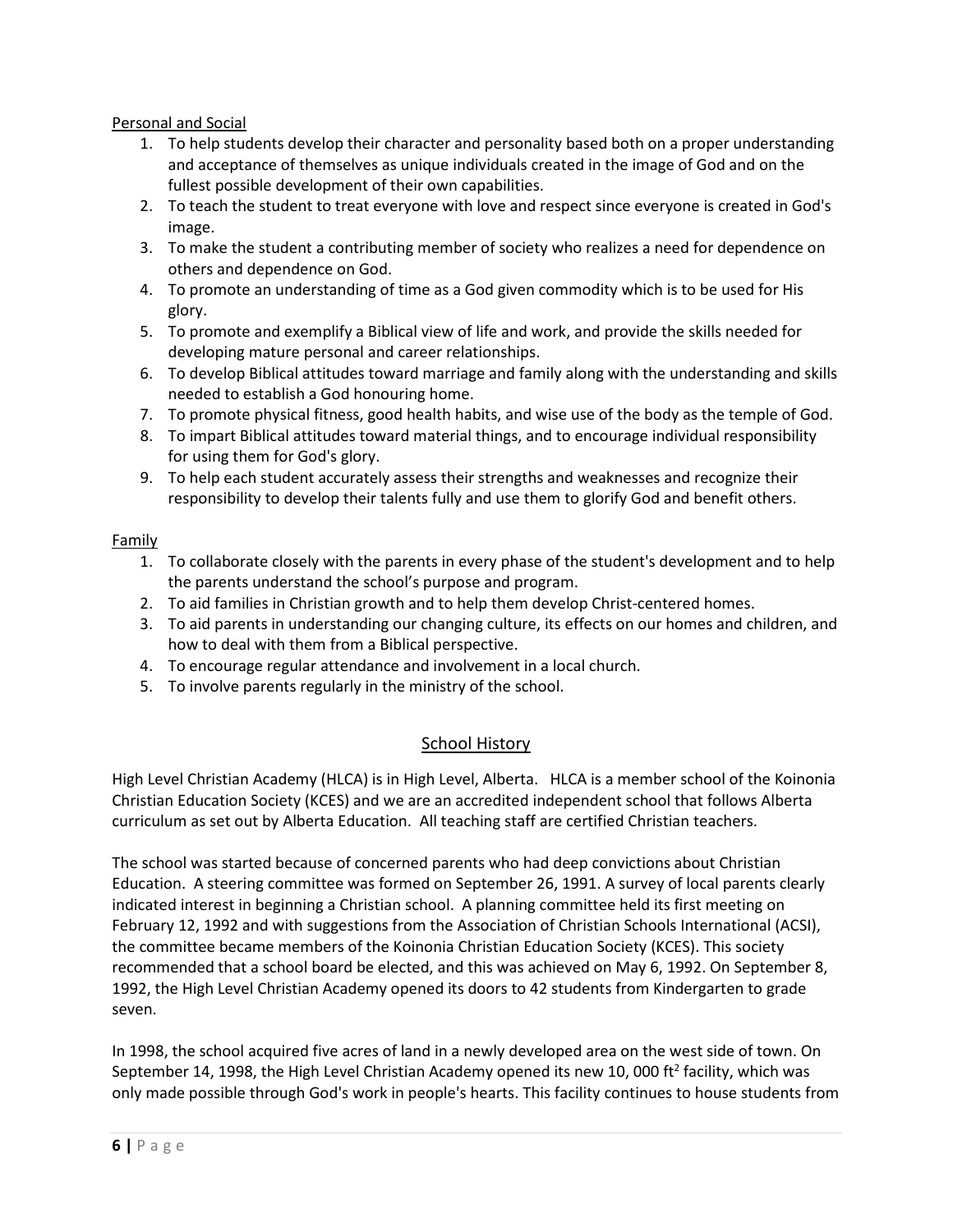Kindergarten to grade nine, while the property features a ball diamond and a large fenced in playground area. Over the years, the community has grown further west and now HLCA is in a safe residential neighbourhood only a two-minute drive from the local hospital as well as both the fire department and police department.

HLCA and its supporters have weathered many storms and challenges such as living in a remote location with constant migration, attracting and retaining certificated staff, fluctuating support from government, instability in industry and the economy with mills closing and oil field industry dwindling, along with all the of the typical pressures that schools face to provide a solid education within an ever changing political and social climate. And to top all of that off, we faced the Chuckegg Creek forest fire in May 2019 that forced the evacuation of High Level and the surrounding area for two or more weeks which caused a most unusual end to our school year. In March 2020, Covid-19 and the Corona virus came to Alberta, causing the closure of all on-campus learning. HLCA and its staff rose to the challenge, adapting to provide quality teaching and learning to its students for the remainder of the school year. The 2020-21 and 2021-22 school years required continued flexibility and dedication to quality teaching as HLCA moved between off-campus and on-campus learning.

Future development dreams include more playground equipment, a track or gym, and additional classroom facilities.

# Community and School Population Profile

High Level is a town in northern Alberta, Canada. It is located at the intersection of the Mackenzie Highway and Highway 58, approximately 733 km north of Edmonton and 725 km south of Yellowknife, Northwest Territories. It is located within Mackenzie County and was founded in 1947. High Level has long, summer days with warm temperatures from May to August, with short, cold days from November – February. Because of the long, warmer days in May and June, HLCA finishes their school year by the third week in June.

High Level has a small population of approximately 3,922 people, but it is the commerce, trading center for close to 20,000 people from both rural Northern Alberta and the Northwest Territories. High Level is on Treaty 8 land and is surrounded by 4 separate First Nations: the Dene Tha' First Nation, the Beaver First Nation, Little Red River Cree Nation, and the Tallcree First Nation. High Level also has a large Mennonite and Protestant population. High Level Christian Academy exists to serve the academic needs of this unique and diverse community.

While many of HLCA's families are from a Mennonite tradition, High Level Christian Academy is a nondenominational school and has students from all the main churches in High Level.

| <b>Student Numbers by Years</b> | 2018-19 | 2019-20 | 2020-21 | 2021-22 | Projected<br>for<br>2022-23 |
|---------------------------------|---------|---------|---------|---------|-----------------------------|
| <b>Total Number of Families</b> | 25      | 21      | 20      | 23      | 24                          |
| On-Campus students              | 43      | 47      | 28      | 44      | 46                          |
| Remote Learning students        | N/A     | N/A     | 15      | N/A     | N/A                         |
| <b>Total Number of Students</b> | 43      | 47      | 43      | 44      | 46                          |
| <b>FNMI Students</b>            |         | ŋ       |         |         |                             |
| Students on an IPP              |         |         |         |         | 6                           |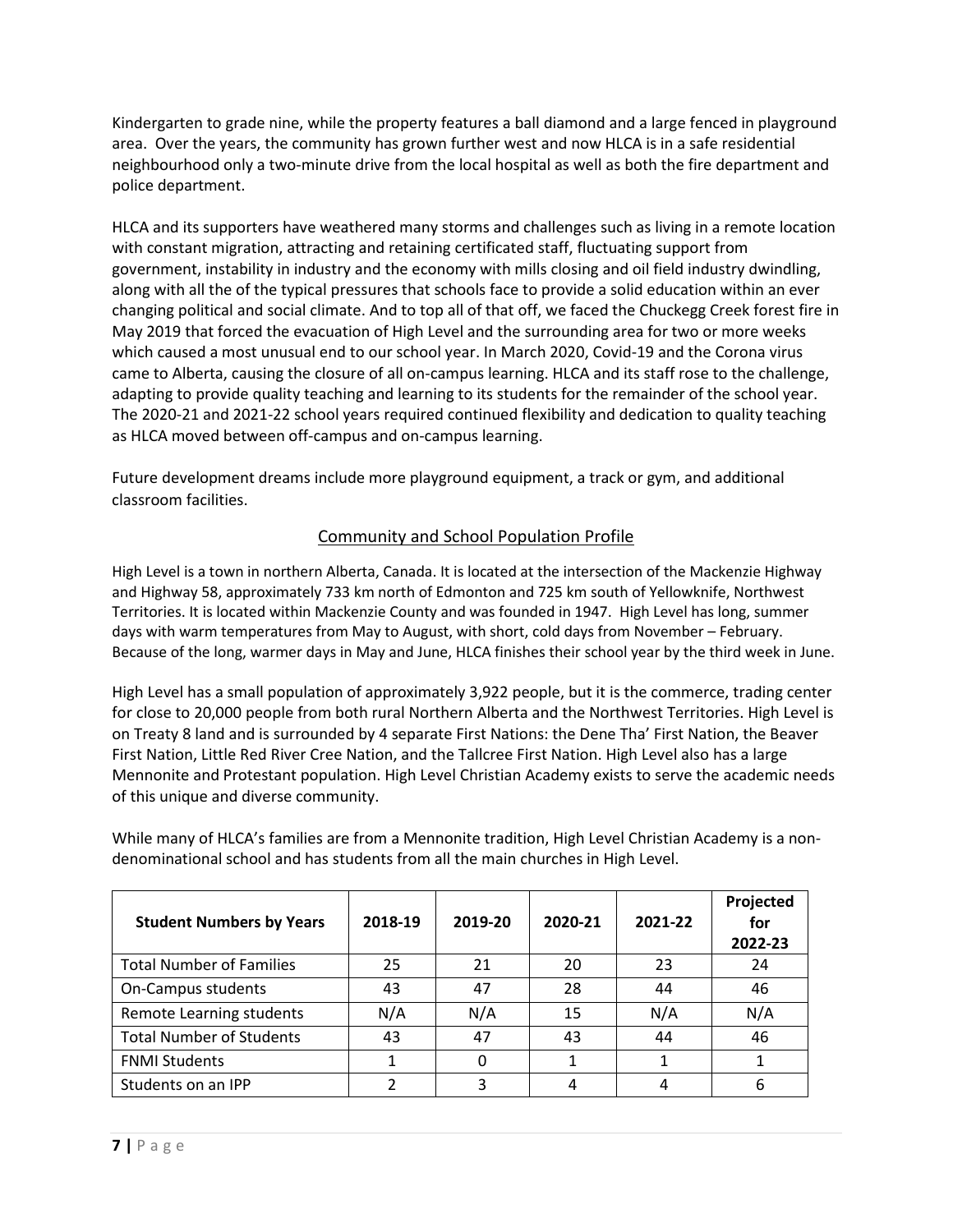# Accomplishments

High Level Christian Academy staff and students pursue excellence daily; these are just some of HLCA's accomplishments this year:

- HLCA continues to demonstrate a safe and caring environment with scores of 100% from parents and 99.5% from students, according to the AB Education 2021 Alberta Education Assurance Measures Surveys (AEAMS). HLCA's Parent Survey for the 2021-2022 school year also demonstrates the same level of approval. Student lead activities planned theme days, monthly community service as well as musical/drama productions throughout the year, help students build strong friendships and develop leadership skills.
- HLCA continued to adapt with the changing Covid landscape, ensuring safety for staff and students.
- HLCA continues to move forward technologically; students continue to develop their familiarity with our LMS. Students continue to build their communication skills through our use of Schoology and its tools.
- With the disbanding of RCSD, HLCA needed to find alternative sources of supports for our diverse learners; with Covid restrictions, the school division also withdrew access to their team of paraprofessionals and therapists. Nonetheless HLCA ensured the continued delivery of supports and educational assessments for our students.
- We continue to be active and engaged in our community, during Covid restrictions we served from a distance. We were beyond thrilled to return to visiting our seniors in person in March. Community service events for the 2021-22 school year included: raking leaves, Operation Christmas Child, food drives, hygiene/essentials kits for the homeless, games with the seniors, town clean up, etc.
- Parental involvement in our school remains high; parents value taking part in their children's education. They volunteer in the classrooms, offer extra supervision for field trips, and help with major school projects such as book fairs, subject based fairs, bake sales, hot lunch programs, fundraising and community service projects.
- Our Social Studies Academic Fair was a success; students researched different countries and presented their learnings in presentations that included cultural costumes, ethnic foods, colorful displays, and a written report. Visitors came and enjoyed the presentations and celebrated the student's hard work.
- Field trips and learning in alternate environments have been challenging in the last few years, due to Covid. Despite these challenges, HLCA was able to continue its long tradition of Swimming for PE during our cold winter months; we were able to arrange for the use of a gym during March and April for the grades 5-9 PE. HLCA was able to host 2 different museum boxes, one focusing on World War II from the Canadian War Museum in November and another in March focusing on Canadian history from the Canadian Museum of History. Both museum boxes learning experiences to our students that are impossible to enjoy in a small rural community. In March the grade 5/6 class was able to go on a field trip to our town hall for a field trip on local government and made the local news. <https://www.kix.fm/mock-council-meetings-by-students-in-la-crete-and-high-level-alisa-jeffrey/>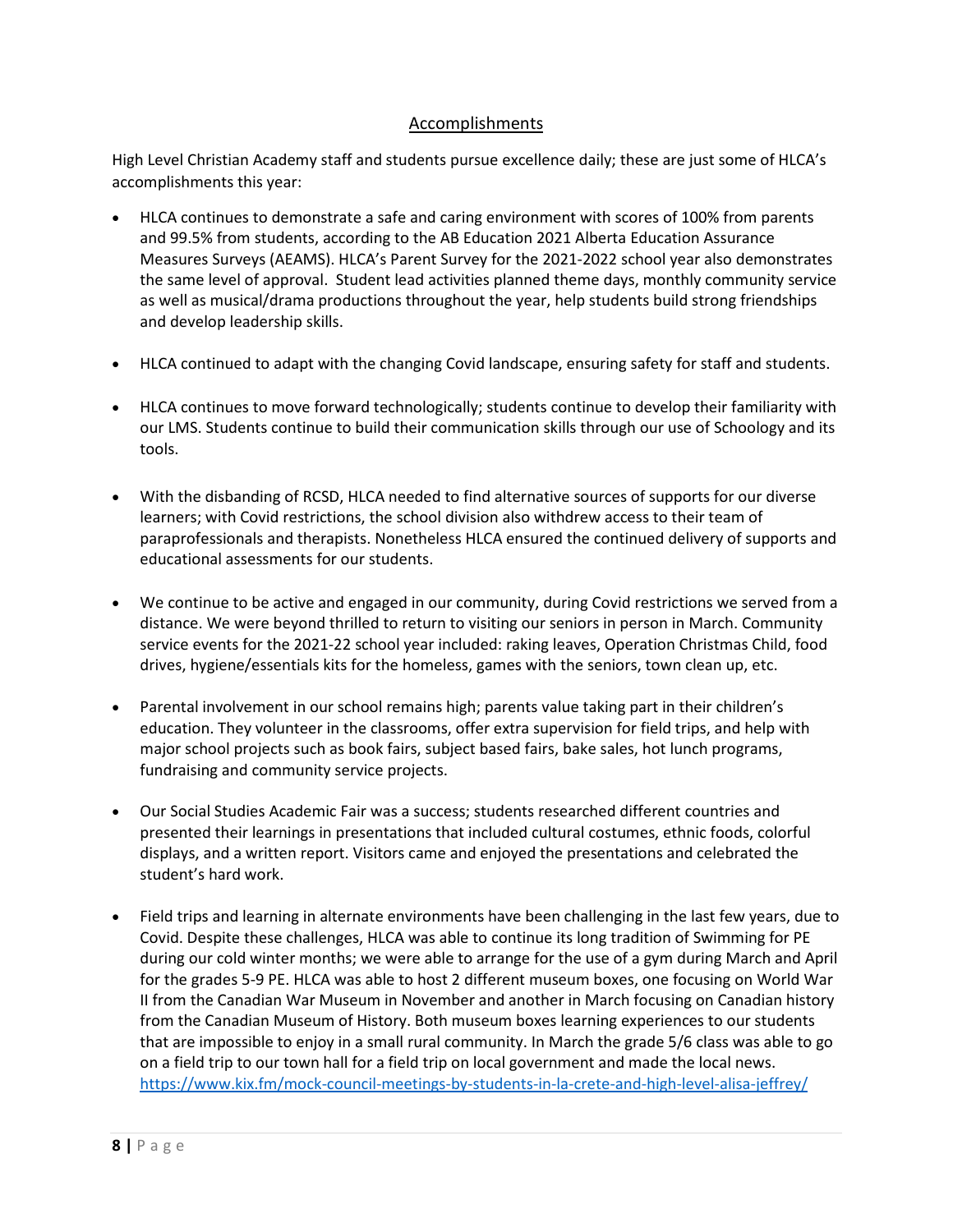- Each year it is a challenge to provide a variety of learning opportunities for our Junior High options, because it is a multi-grade class HLCA strives to ensure that each year we have new options for the students. In the 2021-22 school year, the Grade 7-9 students enjoyed an outdoor survival class, cooking, Korean, and critical thinking (logical fallacies).
- Covid restrictions in the last number of years has kept HLCA from our normal big fundraising events: pie auction, perogy suppers, spring banquet and production, etc. Once the restrictions were lifted HLCES was able to put on two of our key fundraising events; in March we had our  $8<sup>th</sup>$  "Annual" Pie Auction and in May HLCES hosted our big spring banquet and production! These events combine raised approximately 75% of our total fundraising goal for the year!

# Challenges and Opportunities for Growth

 HLCA and its supporters have weathered many storms and challenges such as living in a remote location with constant migration, attracting and retaining certificated staff, fluctuating support from government, instability in industry and the economy with mills closing and oil field industry dwindling, along with all the of the typical pressures that schools face to provide a solid education within an ever changing political and social climate.

- Staffing has been a frequent challenge for HLCA; because of High Level's remote location, teacher turn-over is frequent. A large amount of energy is spent in mentoring new teachers, only to have them leave after a few years. This also presents a challenge in terms of continuity of program and strong scope and sequence of content.
- Technology continues to present challenges; internet reliability in our remote location is a struggle, especially when students work remotely. The instability of the internet causes disruptions in service and often cannot support a whole class or multiple classes working online simultaneously. Families often only have one computer or laptop for the whole family, this is also not conducive to online learning between the whole family.
- HLCA has a wonderful board and strong communication between board and principal; finding effective communication methods between school leadership (board & principal) and school community is proving difficult. All board members are volunteers, so it can be a challenge to communicate with the parent community effectively and regularly. This is an area for continued growth and improvement.
- With the disbanding of RCSD, HLCA needed to find alternative sources of supports for our diverse learners; with Covid restrictions, the school division also withdrew access to their team of paraprofessionals and therapists. Nonetheless HLCA has ensured the continued delivery of supports and educational assessments for our students. The rural setting of our school provides an added barrier to accessing the needed paraprofessionals.
- High Level's remote location presents challenges to learning in multiple ways: there is less access to off-campus learning for field trips; the technological infrastructure is not a strong or well developed. Finally, its difficult to access to high quality professional development resources at a reasonable cost. All professional development conferences require increased travel costs and more days off to attend.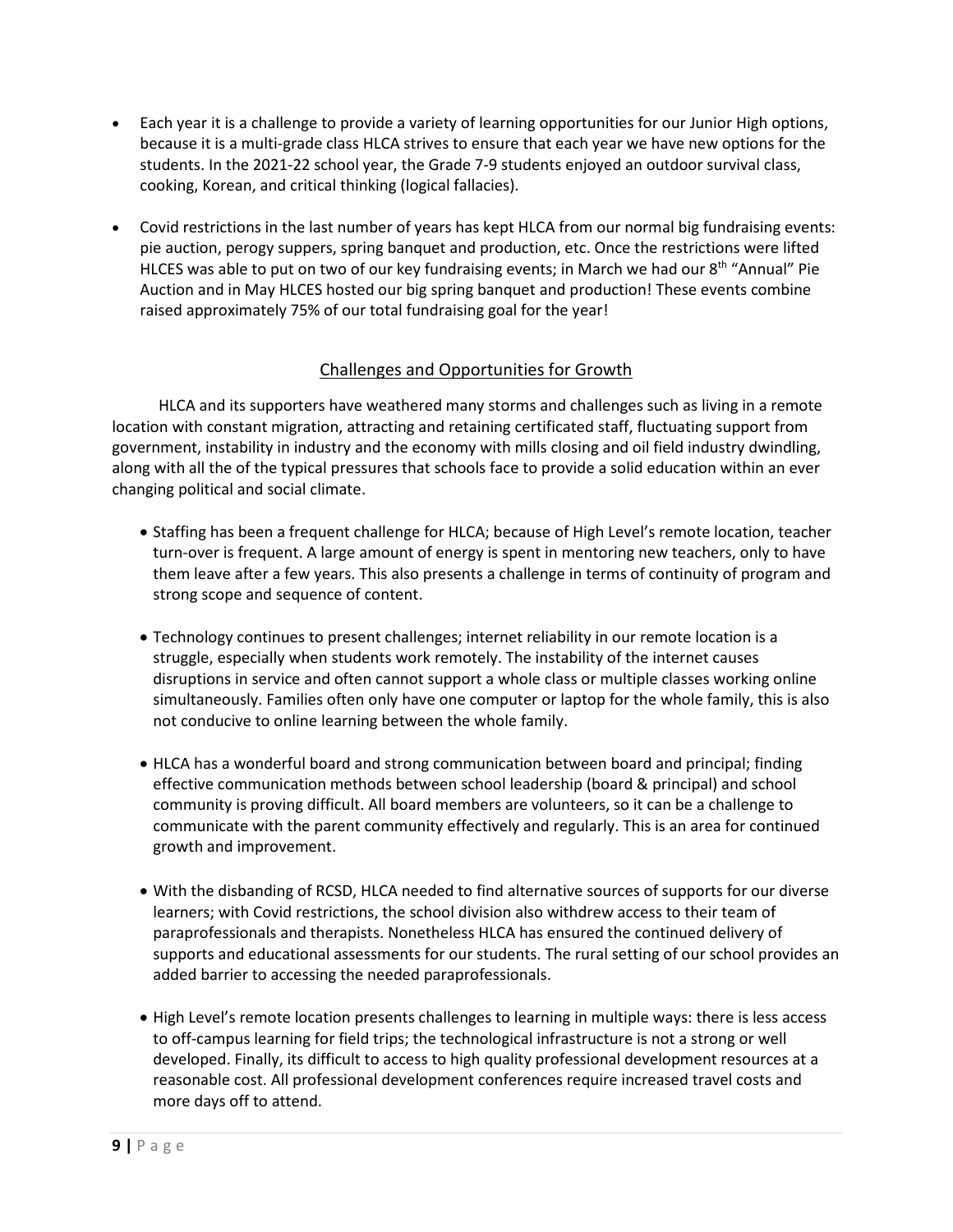- Even with HLCA's high parental involvement in the school, it has been a struggle to engage parents in providing qualitative feedback for reporting, assurance purposes.
- Canadian Achievement Test (CAT-4) scores and teacher feedback reveal that students struggle with independence and confidence when approaching and decoding word problems in Mathematics.
- CAT-4 results also show that while most students are at grade level in their overall reading comprehension, an area where there is room for growth is in comprehending and analyzing media and informational texts.

# Budgeting Principles

#### Rationale

The proper and wise use of funds is critical both for the efficient daily operation of the school and for its long term survival and growth. Poor stewardship of funds can lead to financial pressures, which may impact the educational program or cause a loss of trust on the part of the parents and supporters. Mishandling of funds not only will have legal consequences but may lead to declining enrollments and ultimately closure of the school. The Board and Principal have the joint responsibility to establish and follow a Budget and manage all the finances of the school in such a way as to ensure that the mission of the school is achieved.

#### Budget Policy

- 1. Each year, in January, the Finance Committee shall develop a Preliminary Budget for the next school year. The Preliminary Budget will reflect the committee's recommendations for changes to tuition and salary rates as well as their projections for changes in enrollment, government funding, fundraising, and all expenses.
	- a) The Budget shall reflect a conservative approach to revenue estimates and a liberal approach to expenditures, accounting for current trends including the inflation rate.
	- b) The Budget will allow for only such changes in enrollments as are reasonable to predict based on current class sizes, waiting lists, and the flow of inquiries.
	- c) The Budget will allow for revenue shortfalls due to unpaid tuition or fees in an amount at least equal in percent to that of the previous year.
	- d) Whenever possible, the Budget should be designed so that operational expenses are met without drawing upon revenues from fundraising and donations.
- 2. The School Board will review the Budget and make revisions as it sees fit. The revised Preliminary Budget will then be approved in principle to be used by the Administration for planning, hiring, and recruitment.
- 3. The Final Budget will be adopted at the October Board Meeting of that budget year based upon actual September 30th enrollments.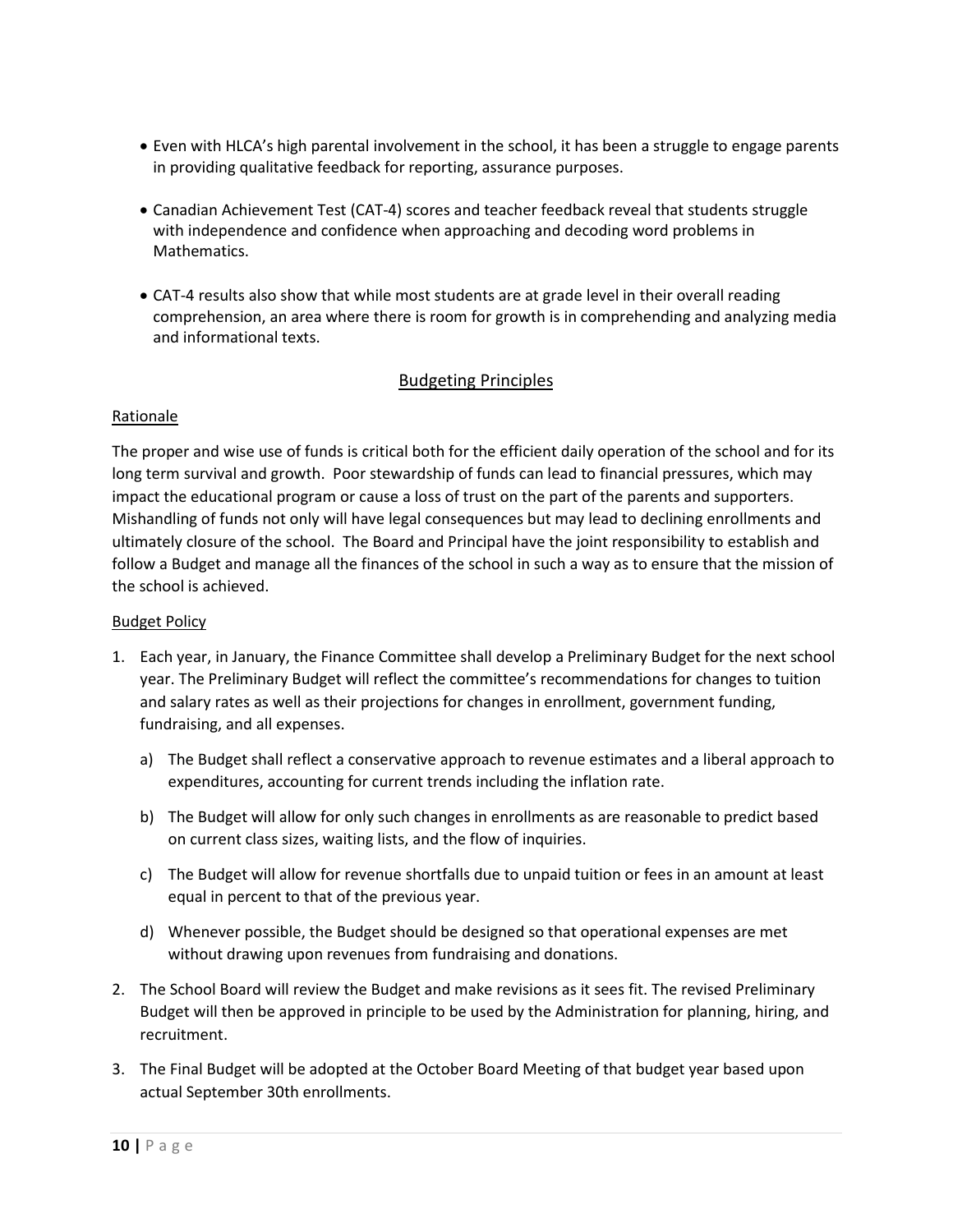# 2022-2023 Budget

HLCA's full budget report is available at:<http://www.hlcacademy.ca/documents.html> It has been approved by the HLCES and has been submitted to Alberta Education by May 31, 2022.

#### Community Engagement

HLCA's parents founded the school and have faithfully served to lead and guide the school since its opening. Our parent body continues to serve in our library, classrooms, hot-lunch program, field-trip drivers, chapel speakers, supervisors, and fundraisers; our board consists of current and past parents. Past parents and school alumni form a large part of our school community and support system. Throughout Covid restrictions, our parent body have adapted to the restrictions and guidelines presented for our schools. They continue to support students and staff, while honoring the standing restrictions. With restrictions ending, it has been a joy to welcome our parent and alumni body back into our building for school events.

An area that was discussed in our recent monitoring was on supports and connections provided to our students moving from Grade 9 at HLCA to Grade 10 at the public high school; this presented HLCA with an idea for further digging and development. We will be looking at ways to support our alumni and to continue connections with them past their grade 9 year in the coming school year. Our alumni currently at High Level Public frequently visit the school, coming for PE classes, volunteering at fundraising events, and just to say hello. We will be looking at ways to gather their feedback and their input on how best to support our recent graduates as they navigate high school. While we were not able to act on this feedback for this education plan, due to Covid, but we will be looking at ways to improve our engagement with these alumni and further support our newest alumni.

We were able to host in-person society meetings in November and in May; the board also communicated with our parent community through the back to school BBQ, monthly memo updates, social media platforms, letters home, and board member availability during Parent-Teacher interview nights. In anticipation of this Education Plan, HLCA did survey its parent body asking for feedback on several domains: school mission, school governance (board and principal), student growth and achievement, learning supports, and teaching and leading within the school. The survey asked parent to use a rubric style ranking (A=Excellent, B=Good, C=Satisfied, or D=Unsatisfied); HLCA scored well on all questions in all areas of the survey. Of the 60 questions, only 5 questions had a scoring of C or D; all other questions scored B or higher. We have used these to help guide our priorities for our education plan, but also to instigate further research and planning. We had only 20 of 45 parents respond, a 44% response rate; this is down from 76% last year. While the lack of response is concerning, the consistent engagement from parents within our school and complaints not arising elsewhere seem to be strong indicators that the low survey response is due to parent satisfaction and not discontent.

We also conducted a separate set of Standardized testing in our school; in January all Grade 1-9 students took the CAT-4 exams. These results were analyzed by both the principal and the teaching staff, who after reading and analyzing the results developed a list of areas for growth and areas of strength for each class. Based on their input and the CAT-4 results, teachers developed a literacy priority and a numeracy priority for school growth and development.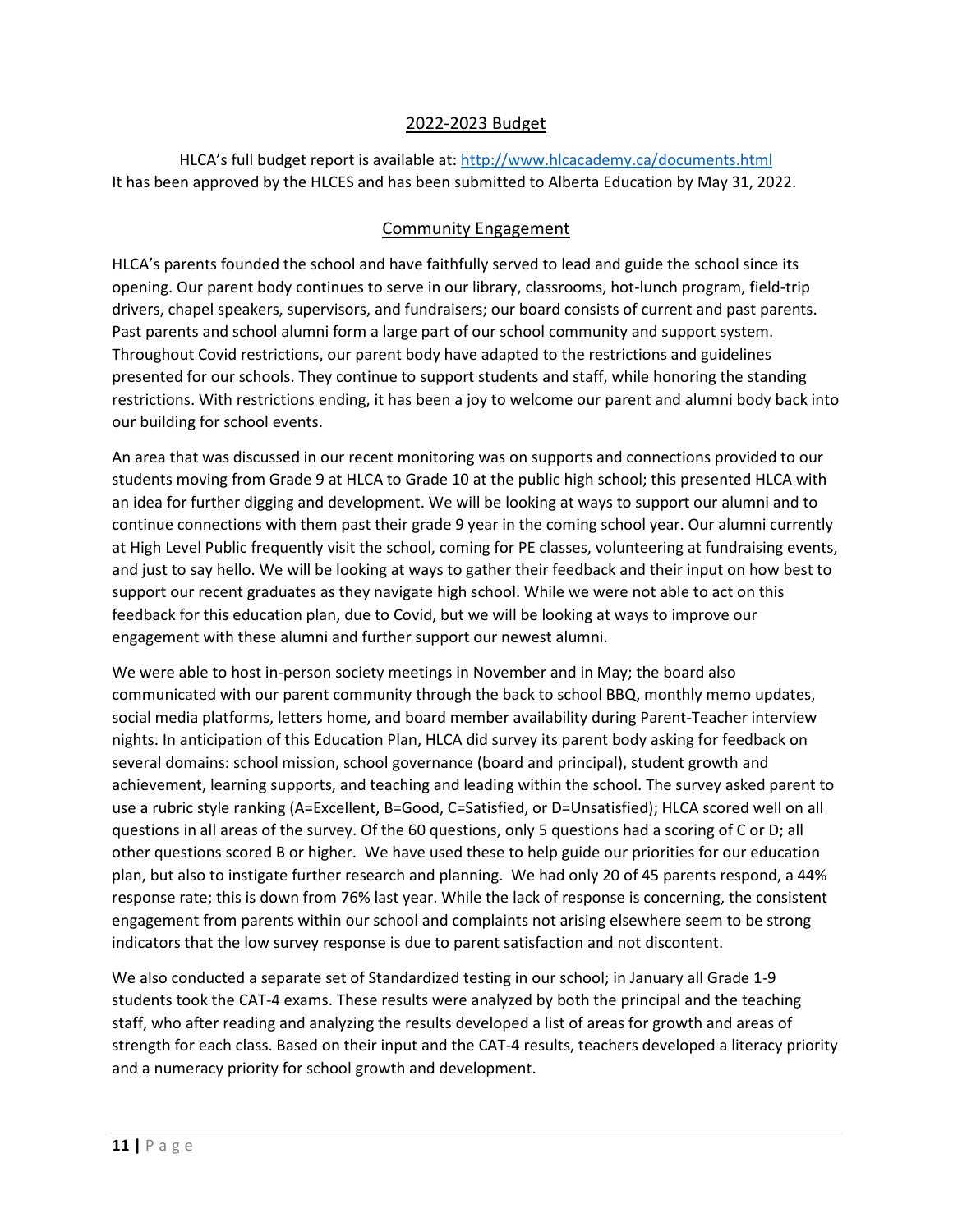# Priorities

The CAT-4 exam results show that reading informational and media texts as well as analysis are weaker areas for our students, with student being proficient in these areas. Based on this data, *HLCA will develop student proficiency in multi text comprehension and analysis.* 

CAT-4 scores reveal a wide range of Mathematical ability; HLCA has nearly 60% of students scoring at or above grade level, with around 40% of students scoring below grade level. Teacher observations and anecdotal records reveal that students struggle with problem solving and critical thinking skills, having a higher level of dependency on teachers when decoding word problems and problem solving. *HLCA will foster student critical thinking and problem solving skills.*

Parent feedback and surveys reflect in a few areas that communication to parents needs to improve. In 2021, only 55% of parents felt that communication between the board and school community was excellent, another 36% felt it was only acceptable or good, and 9% could not answer the question. In 2022, 70% of responses indicated the school was doing excellently; 20% were thought the school was doing good or satisfactory; 10% of responses said they were unsatisfied with the board's job of communicating with parents. With only 44% of parents engaging in the survey, it is difficult to assess whether these numbers accurately reflect the opinions of the whole parent community. Because we are not seeing signs of discontent, nor are we hearing of dissatisfaction within the parent body, we are going to use the surveys as our best gauge of parent satisfaction. Because we are continuing to receive indications that parents need more communication with the school, the board, and the parent body. *The HLCES board will increase, develop, and implement effective paths of communication between the board, the school community, and other stakeholders.* 

| <b>Goals for 2022-2025</b>                                               |                                                                                                                                                                                                                                                                                                                                                                                                                                                                                                                         |  |  |
|--------------------------------------------------------------------------|-------------------------------------------------------------------------------------------------------------------------------------------------------------------------------------------------------------------------------------------------------------------------------------------------------------------------------------------------------------------------------------------------------------------------------------------------------------------------------------------------------------------------|--|--|
| <b>School Priority #1</b>                                                | Student proficiency in multi-text comprehension and analysis                                                                                                                                                                                                                                                                                                                                                                                                                                                            |  |  |
| Alignment with<br><b>Assurance</b><br><b>Framework</b><br><b>Domains</b> | <b>Student Growth and Achievement</b><br>٠<br><b>Teaching and Leading</b><br><b>Learning Supports</b><br>$\bullet$                                                                                                                                                                                                                                                                                                                                                                                                      |  |  |
| <b>Context</b>                                                           | HLCA dedicates teaching and learning time to developing strong, life-long<br>readers. Strengthening student comprehension of different texts and mediums<br>is a key skill in building academic excellence and will continue to equip students<br>to pursue future endeavors.                                                                                                                                                                                                                                           |  |  |
| <b>Outcomes</b>                                                          | Students will develop proficiency in multi-text comprehension and analysis.<br>$\circ$<br>Students will engage with a variety of text types and communicate in a<br>$\circ$<br>variety of mediums about that text.<br>Student Reading and Total Reading CAT scores will improve.<br>$\circ$<br>HLCA will build a reading community.<br>$\circ$<br>Students will explore their world and an understanding of their world will<br>$\circ$<br>grow.<br>Students will use correct terminology for subject areas.<br>$\circ$ |  |  |

# **Outcomes, Strategies and Measures for each Priority:**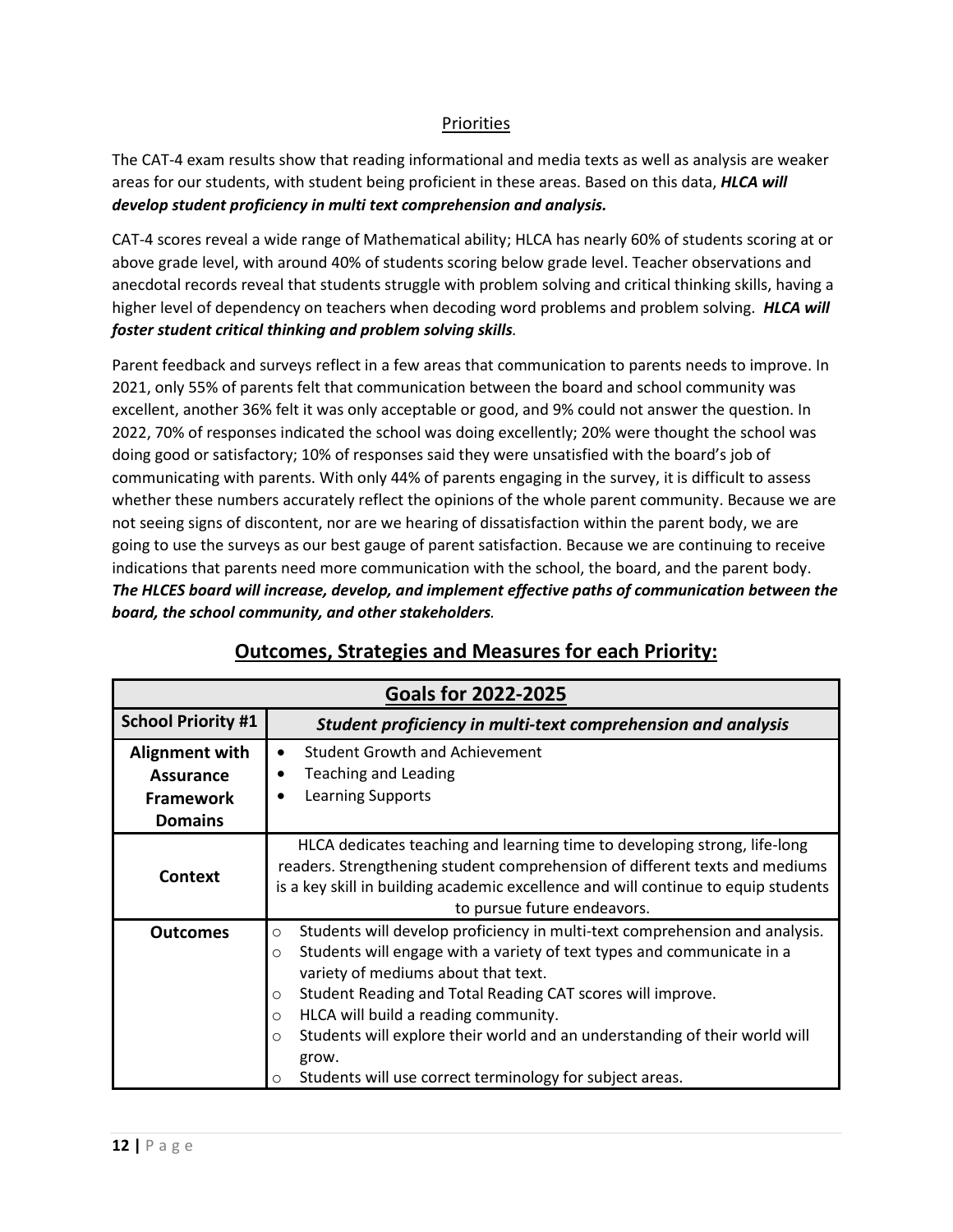|                   | Students will receive the individual or group supports necessary for student<br>$\circ$                                                   |
|-------------------|-------------------------------------------------------------------------------------------------------------------------------------------|
|                   | success.                                                                                                                                  |
|                   | Students will develop curiosity for new subject areas and begin to research<br>$\circ$<br>them.                                           |
| <b>Budgetary</b>  | HLCA will budget in a way that ensures that appropriate resources are available                                                           |
| <b>Principles</b> | or can be obtained for teachers and learners.                                                                                             |
| <b>Strategies</b> | Use literacy programs such as, Literacy Place & Fountas & Pinnell<br>$\bullet$                                                            |
|                   | consistently.                                                                                                                             |
|                   | Use screening tools and RTI for struggling readers.                                                                                       |
|                   | School theme days built around developing these skills (Reading around the                                                                |
|                   | Zoo, Ocean, town, garden, world, etc.)                                                                                                    |
|                   | Reading challenges and goal setting.                                                                                                      |
|                   | Invest in informational texts and visual texts at a variety of levels or                                                                  |
|                   | memberships to appropriate sites.                                                                                                         |
|                   | Build repertoire or database of leveled texts.<br>$\bullet$                                                                               |
|                   | Ensure that students can see themselves in the texts (FNMI, characters that<br>$\bullet$                                                  |
|                   | look and behave like them, similar backgrounds) - diverse characters and                                                                  |
|                   | topics.<br>Extra reading supports for strugglers (groups, 1:1 teaching time, buddy<br>$\bullet$                                           |
|                   | readers, group texts, etc)                                                                                                                |
|                   | Buddy readers & reading groups<br>$\bullet$                                                                                               |
|                   | Book talks centered around a range of media/text types.<br>٠                                                                              |
|                   | Comprehension skills taught across grades.                                                                                                |
|                   | Modelled skills                                                                                                                           |
|                   | Vocabulary & word analysis taught.                                                                                                        |
|                   | Catalogue of teaching tools available and built for teacher use.<br>$\bullet$                                                             |
|                   | Staff attend PD sessions available around this topic.<br>$\bullet$                                                                        |
|                   | Best practices shared among staff.<br>$\bullet$                                                                                           |
|                   | Professional Learning community focus around this goal.<br>$\bullet$                                                                      |
| <b>Measures</b>   | Cross-curricular improvement on literacy based outcomes.<br>✓                                                                             |
|                   | Fountas & Pinnell for reading assessments.<br>$\checkmark$                                                                                |
|                   | $\checkmark$<br>Improvement on Reading and Total Reading CAT scores.<br>ELA PAT 6 & 9 Part B average scores meet the acceptable or higher |
|                   | range.                                                                                                                                    |
|                   | Text choice/inventory will grow within school library and for reading                                                                     |
|                   | groups.                                                                                                                                   |
|                   | Library informational and non-fiction inventory will grow.                                                                                |
|                   | Text availability in school and classroom libraries will increase.<br>✓                                                                   |
|                   | ✓<br>Non-fiction reading group text inventory will increase.                                                                              |
| <b>Timeline</b>   | 2022-2023                                                                                                                                 |
| (proposed)        | $\rightarrow$ Continue to fully assess each student in Grades 1-9 using Fountas &                                                         |
|                   | Pinnell at various times throughout the year. Use CAT-4 test scores,                                                                      |
|                   | Fountas & Pinnell, and teacher assessments to determine areas of                                                                          |
|                   | growth and areas of continued struggle.                                                                                                   |
|                   | $\rightarrow$ Assess each student in grades 1-3 using the AB Ed provided tools to                                                         |
|                   | determine the need for targeted numeracy and literacy interventions.                                                                      |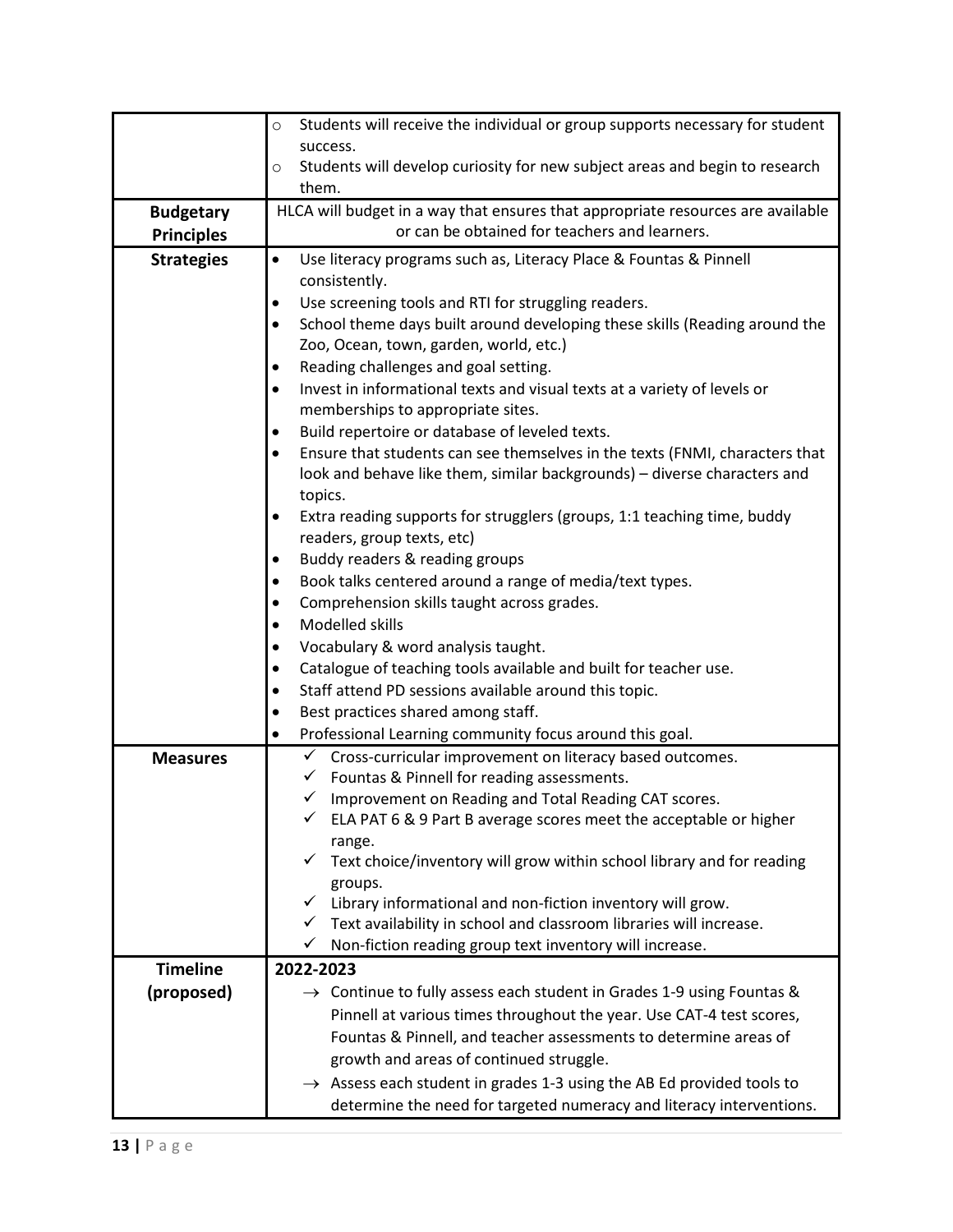| $\rightarrow$ Use various assessment results and analysis to modify and update                                                                  |
|-------------------------------------------------------------------------------------------------------------------------------------------------|
| education plan.                                                                                                                                 |
| $\rightarrow$ Work with teachers and older students to identify informational and                                                               |
| media text needs and areas of interest and begin to fill those gaps.                                                                            |
| $\rightarrow$ Develop a school-wide catalogue of resources and teaching tools                                                                   |
| currently available in the school; use this catalogue to identify tools and                                                                     |
| resources needed.                                                                                                                               |
| $\rightarrow$ Purchase needed resources.                                                                                                        |
| $\rightarrow$ Provide targeted reading supports to all students throughout the                                                                  |
| school, using a variety of strategies.                                                                                                          |
| $\rightarrow$ Continue to provide book talks during library time, plan literacy school                                                          |
| theme days and classroom reading challenges. Incorporate Jr High                                                                                |
| students in the planning and implementation of school theme days and                                                                            |
| library time book talks, having them use higher orders of thinking.                                                                             |
| $\rightarrow$ Discuss and identify reading comprehension strategies to be taught at                                                             |
| all grade levels and engage strong advanced readers in teaching their                                                                           |
| favorite comprehension strategies.                                                                                                              |
| $\rightarrow$ Vocabulary and word analysis taught from Grade 1-9.                                                                               |
| $\rightarrow$ Have a staff member attend available PD session(s) focused on similar                                                             |
| topics to school priorities and share learning with the rest of the                                                                             |
| teaching staff.                                                                                                                                 |
| $\rightarrow$ Continue to work as a staff to develop best practices but also to discuss                                                         |
| areas of continued challenge struggle to determine next steps.                                                                                  |
| 2023-2024                                                                                                                                       |
| $\rightarrow$ Continue to implement and practice goals and strategies for 2021-2023                                                             |
| school years.                                                                                                                                   |
| $\rightarrow$ Engage Jr High students in the planning and implementation of school                                                              |
| theme days and library time book talks, having them use higher orders                                                                           |
| of thinking.                                                                                                                                    |
| $\rightarrow$ Engage strong advanced readers in teaching their favorite                                                                         |
| comprehension strategies.                                                                                                                       |
| $\rightarrow$ Continue to work as a staff to develop best practices but also to discuss<br>areas of continued struggle to determine next steps. |
| $\rightarrow$ Use test scores, Fountas & Pinnell, and teacher assessments to                                                                    |
| determine areas of growth and areas of continued struggle.                                                                                      |
| $\rightarrow$ Use assessment results and analysis to modify and update education                                                                |
| plan and goals.                                                                                                                                 |
| $\rightarrow$ Use the last three years of assessment to determine efficacy of                                                                   |
| strategies and if goal has been reached. Determine new goal or adjust                                                                           |
| strategies.                                                                                                                                     |
| 2024-2025                                                                                                                                       |
| $\rightarrow$ Continue to implement and practice goals and strategies for 2021-2024                                                             |
| school years, while implementing new strategies for new goals.                                                                                  |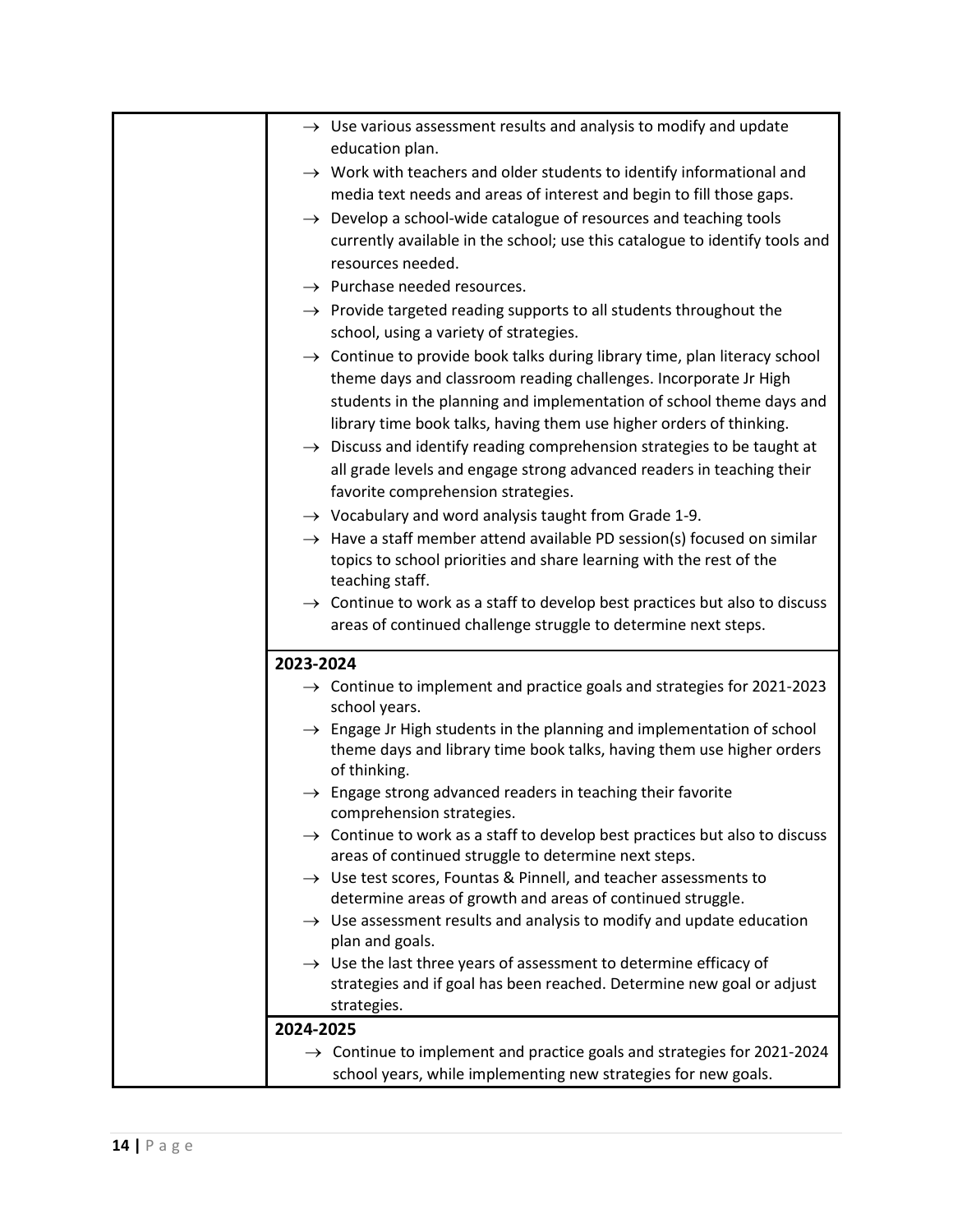|                                       | $\rightarrow$ Continue to work as a staff to develop best practices but also to discuss<br>areas of continued struggle to determine next steps.<br>$\rightarrow$ Use test scores, Fountas & Pinnell, and teacher assessments to                                                                                                                                                                                                                                                                                                                                                                                                                                                                                                                                                                                                                                                                                                                                      |
|---------------------------------------|----------------------------------------------------------------------------------------------------------------------------------------------------------------------------------------------------------------------------------------------------------------------------------------------------------------------------------------------------------------------------------------------------------------------------------------------------------------------------------------------------------------------------------------------------------------------------------------------------------------------------------------------------------------------------------------------------------------------------------------------------------------------------------------------------------------------------------------------------------------------------------------------------------------------------------------------------------------------|
|                                       | determine areas of growth and areas of continued struggle.<br>$\rightarrow$ Use assessment results and analysis to modify and update education<br>plan and goals.                                                                                                                                                                                                                                                                                                                                                                                                                                                                                                                                                                                                                                                                                                                                                                                                    |
| <b>School Priority #2</b>             | HLCA will foster student critical thinking and problem solving skills.                                                                                                                                                                                                                                                                                                                                                                                                                                                                                                                                                                                                                                                                                                                                                                                                                                                                                               |
| <b>Alignment with</b>                 | <b>Student Growth and Achievement</b>                                                                                                                                                                                                                                                                                                                                                                                                                                                                                                                                                                                                                                                                                                                                                                                                                                                                                                                                |
| <b>Assurance</b>                      | <b>Teaching and Leading</b><br>٠                                                                                                                                                                                                                                                                                                                                                                                                                                                                                                                                                                                                                                                                                                                                                                                                                                                                                                                                     |
| <b>Framework</b>                      | <b>Learning Supports</b>                                                                                                                                                                                                                                                                                                                                                                                                                                                                                                                                                                                                                                                                                                                                                                                                                                                                                                                                             |
| <b>Domains</b>                        |                                                                                                                                                                                                                                                                                                                                                                                                                                                                                                                                                                                                                                                                                                                                                                                                                                                                                                                                                                      |
| <b>Context</b>                        | HLCA endeavors to help students to become people of excellent character,<br>while developing leadership skills and a love of learning. Critical thinking and<br>problem solving skills are essential to the fulfillment of this goal and will<br>continue to move students towards the goal of academic excellence.                                                                                                                                                                                                                                                                                                                                                                                                                                                                                                                                                                                                                                                  |
| <b>Outcomes</b>                       | Students will develop strong mental math skills.<br>$\circ$<br>Students will develop subject-based vocabulary.<br>$\circ$<br>Students will apply terminology to their problem-solving.<br>$\circ$<br>HLCA will develop a community of problem solvers and critical thinkers.<br>$\circ$<br>Students will approach problem solving with experienced confidence.<br>$\circ$<br>Student scores in class and on standardized testing will improve.<br>$\circ$<br>Student test anxiety should lessen with developed confidence.<br>$\circ$                                                                                                                                                                                                                                                                                                                                                                                                                                |
| <b>Budgetary</b><br><b>Principles</b> | HLCA will budget in a way that ensures the appropriate resources are available<br>or can be obtained for both teacher development and student learning.                                                                                                                                                                                                                                                                                                                                                                                                                                                                                                                                                                                                                                                                                                                                                                                                              |
| <b>Strategies</b>                     | • Focus on foundational skills (mathematics and literacy).<br>• Build common language throughout school - Math, Social Studies, Science<br>terms<br>• Incorporate problem solving units in Math curriculum.<br>• Number/word problem talks.<br>Guided practice<br>• Teach the metacognition behind thought processes.<br>• Theme days: Challenge days - math puzzles, games with clues, scavenger<br>hunts, math Olympics, etc.<br>• STEAM times or challenges.<br>• Build school resources in critical thinking, problem solving across subjects.<br>• Teach logic/ critical thinking option or course.<br>• Student leadership - teach their thinking.<br>• Students take alternative or opposing viewpoints & write or speak from that<br>perspective.<br>• Students write step-by-step instructions.<br>• Students write explanation for solutions to various problems using correct<br>terminology.<br>• Incorporate technology and available online resources. |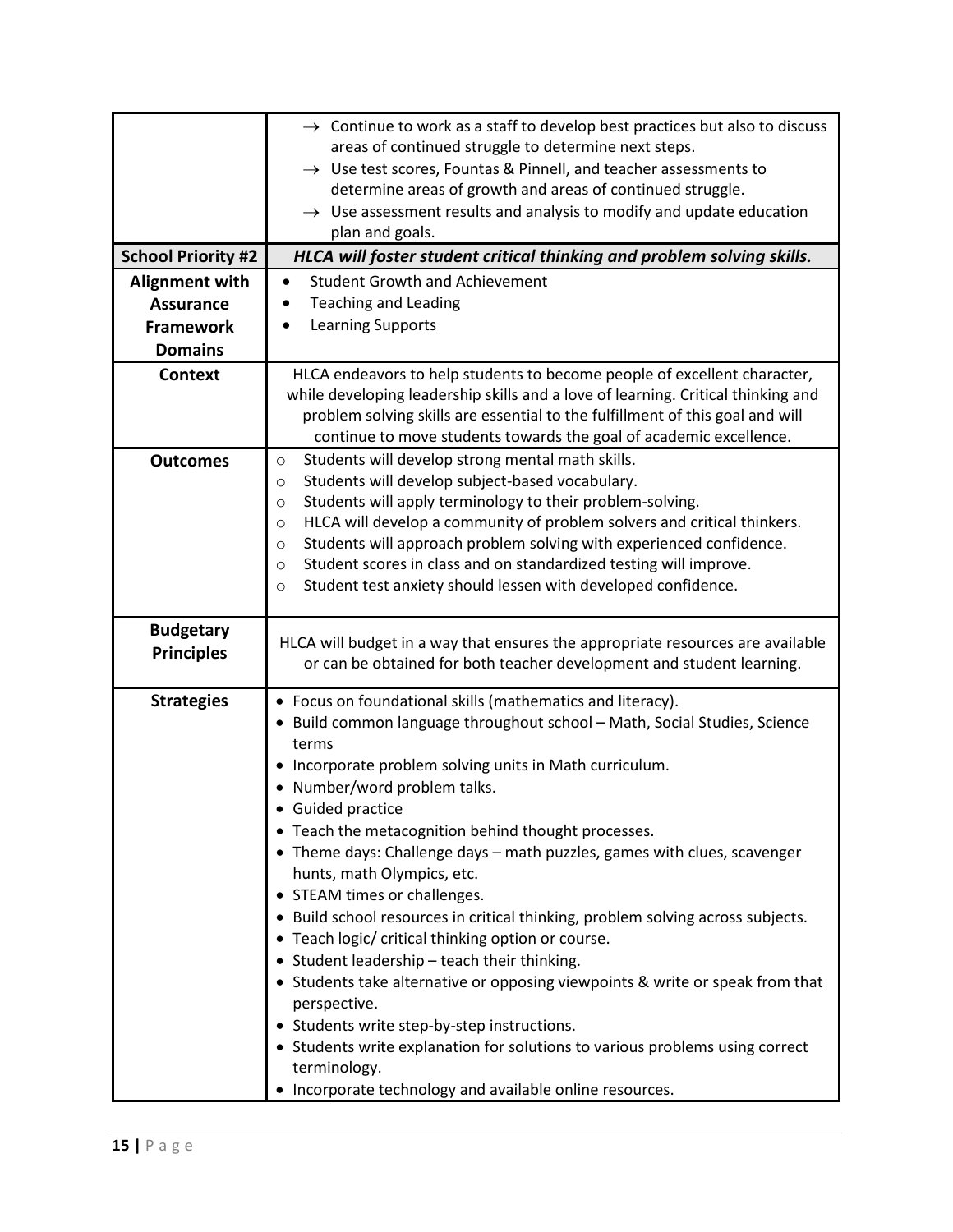| <b>Measures</b> | $\checkmark$ Independence and confidence in tackling word problems                                                                                   |
|-----------------|------------------------------------------------------------------------------------------------------------------------------------------------------|
|                 | ← Mental Math fluency                                                                                                                                |
|                 | Can define/explain Math terms.<br>$\checkmark$                                                                                                       |
|                 | Developed literacy in Math terminology.<br>$\checkmark$                                                                                              |
|                 | $\checkmark$<br>Improved scores in Mathematics strand on CAT exam and/or on the                                                                      |
|                 | Math 6 & 9 PAT part B.                                                                                                                               |
|                 | $\checkmark$<br>Improvement in persuasive writing using critical thinking and logic.                                                                 |
|                 | $\checkmark$ Improvement on explaining reasoning, mathematical, scientific, or etc.                                                                  |
|                 | $\checkmark$ Parent and community surveys will reflect satisfaction in the                                                                           |
|                 | good/excellent range on critical thinking skills and mathematical                                                                                    |
|                 | reasoning.                                                                                                                                           |
| <b>Timeline</b> | 2022-2023                                                                                                                                            |
|                 | $\rightarrow$ Teachers will implement the extra problem solving lessons or unit in<br>math curriculum.                                               |
|                 | $\rightarrow$ Students will develop mental math fluency.                                                                                             |
|                 | $\rightarrow$ Teachers will regularly include number and word problem talks and                                                                      |
|                 | guided practice into their lesson plans.                                                                                                             |
|                 | $\rightarrow$ Continue to develop the catalogue of resources by grade level and have                                                                 |
|                 | teachers identify gaps in resources and invest in resources.                                                                                         |
|                 | $\rightarrow$ Teachers will save created resources on school server for all teachers to                                                              |
|                 | use and access.                                                                                                                                      |
|                 | $\rightarrow$ Teach a critical thinking/logic option class for Jr High students and have                                                             |
|                 | them prepare arguments for an in-class debate.                                                                                                       |
|                 | $\rightarrow$ Incorporate problem solving, critical thinking and STEAM tasks into                                                                    |
|                 | school theme days and school-wide learning activities.                                                                                               |
|                 | $\rightarrow$ Teachers will teach the metacognitive thinking behind their problem                                                                    |
|                 | solving and have students practice that skill themselves.<br>$\rightarrow$ Students will write step-by-step instructions for a variety of challenges |
|                 | and problems.                                                                                                                                        |
|                 | $\rightarrow$ Incorporate STEAM challenges into classroom learning.                                                                                  |
|                 | $\rightarrow$ Teachers will share best practices and areas of challenge for their                                                                    |
|                 | students; these will help influence future planning.                                                                                                 |
|                 | $\rightarrow$ Have a staff member attend available PD session(s) focused on similar                                                                  |
|                 | topics to school priorities and share learning with the rest of the                                                                                  |
|                 | teaching staff.                                                                                                                                      |
|                 | 2023-2024                                                                                                                                            |
|                 | $\rightarrow$ Continue to practice the strategies implemented in the 2021-2023                                                                       |
|                 | school years, begin to have students demonstrate their critical thinking                                                                             |
|                 | and reasoning in leadership capacities.                                                                                                              |
|                 | $\rightarrow$ Have Jr High students write clues, create puzzles, and assist with                                                                     |
|                 | planning challenge tasks for lower grades.                                                                                                           |
|                 | $\rightarrow$ Continue to develop school catalogue and add to it as tools and<br>resources are purchased.                                            |
|                 | $\rightarrow$ Teachers will save created resources on school server for all teachers to                                                              |
|                 | use and access.                                                                                                                                      |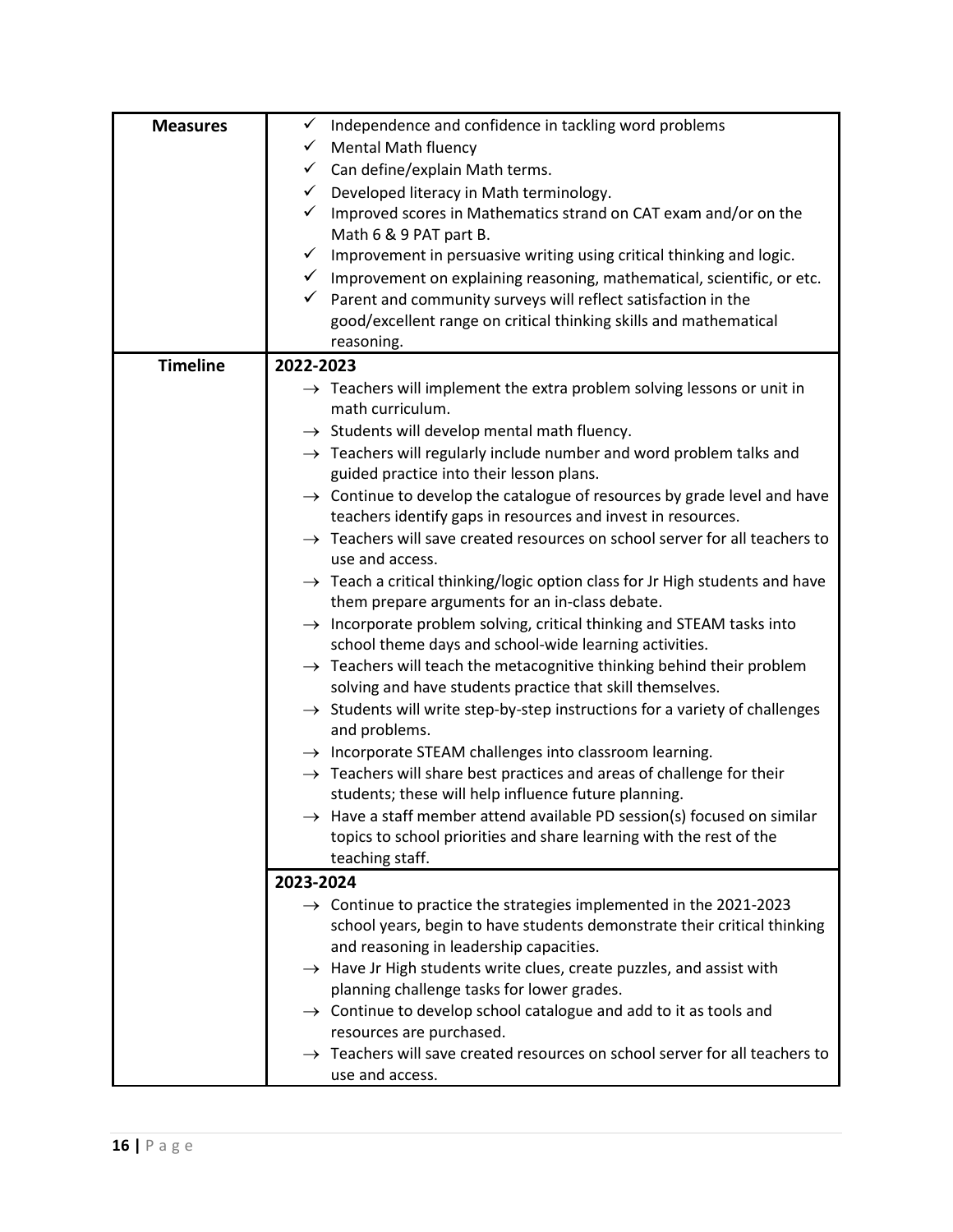|                           | $\rightarrow$ Have students practice and hone their critical thinking and reasoning                                    |
|---------------------------|------------------------------------------------------------------------------------------------------------------------|
|                           | skills through debates, problem-solving challenges, teaching                                                           |
|                           | opportunities, and student projects.                                                                                   |
|                           | $\rightarrow$ Students will further develop their critical thinking skills by defending                                |
|                           | an opposing viewpoint in a range of formats.                                                                           |
|                           | $\rightarrow$ Have Jr. High students plan and implement a challenge day for the                                        |
|                           | grades 1-6s.                                                                                                           |
|                           | $\rightarrow$ Teachers will share best practices and areas of challenge for their                                      |
|                           | students; these will help influence future planning.                                                                   |
|                           | $\rightarrow$ Have a staff member attend available PD session(s) focused on similar                                    |
|                           | topics to school priorities and share learning with the rest of the<br>teaching staff.                                 |
|                           | $\rightarrow$ Use assessment results and analysis to modify and update education                                       |
|                           | plan and goals.                                                                                                        |
|                           | $\rightarrow$ Use the last three years of assessment to determine efficacy of                                          |
|                           | strategies and if goal has been reached. Determine new goal or adjust                                                  |
|                           | strategies.                                                                                                            |
|                           | 2024-2025                                                                                                              |
|                           | $\rightarrow$ Continue to practice the strategies implemented in the 2021-2024<br>school years.                        |
|                           | $\rightarrow$ Continue to work as a staff to develop best practices but also to discuss                                |
|                           | areas of continued struggle to determine next steps.                                                                   |
|                           | $\rightarrow$ Use test scores, parent surveys, and teacher assessments to determine                                    |
|                           | areas of growth and areas of continued struggle.                                                                       |
|                           | $\rightarrow$ Use assessment results and analysis to modify and update education                                       |
|                           | plan and goals.                                                                                                        |
| <b>School Priority #3</b> | The HLCES board will increase, develop, and implement effective paths                                                  |
|                           | of communication between the board, the school community, and other                                                    |
|                           | stakeholders.                                                                                                          |
| <b>Alignment with</b>     | Governance                                                                                                             |
| <b>Assurance</b>          | Local & Societal context                                                                                               |
| <b>Framework</b>          | Leading                                                                                                                |
| <b>Domains</b>            |                                                                                                                        |
| <b>Context</b>            | HLCA is a parent founded and operated school; parent volunteers keep our                                               |
|                           | school operational and support HLCA staff at an exceptional level.                                                     |
|                           | Communication and strong relationships with our parent body will continue                                              |
|                           | that strong foundation and will strengthen the bridges necessary for                                                   |
|                           | collaborative feedback. Strengthened communication over a variety of                                                   |
|                           | mediums will ensure that our parent stakeholders are aware of student                                                  |
|                           | learning in the school and board operations.                                                                           |
| <b>Outcomes</b>           |                                                                                                                        |
|                           | $\circ$ The school board will communicate decisions and important info in the                                          |
|                           | school's monthly memo.                                                                                                 |
|                           | o The school board will work to develop effective modes of communication.                                              |
|                           | The board will regularly update parents on the budget, specifically on<br>$\circ$<br>fundraising goals and its status. |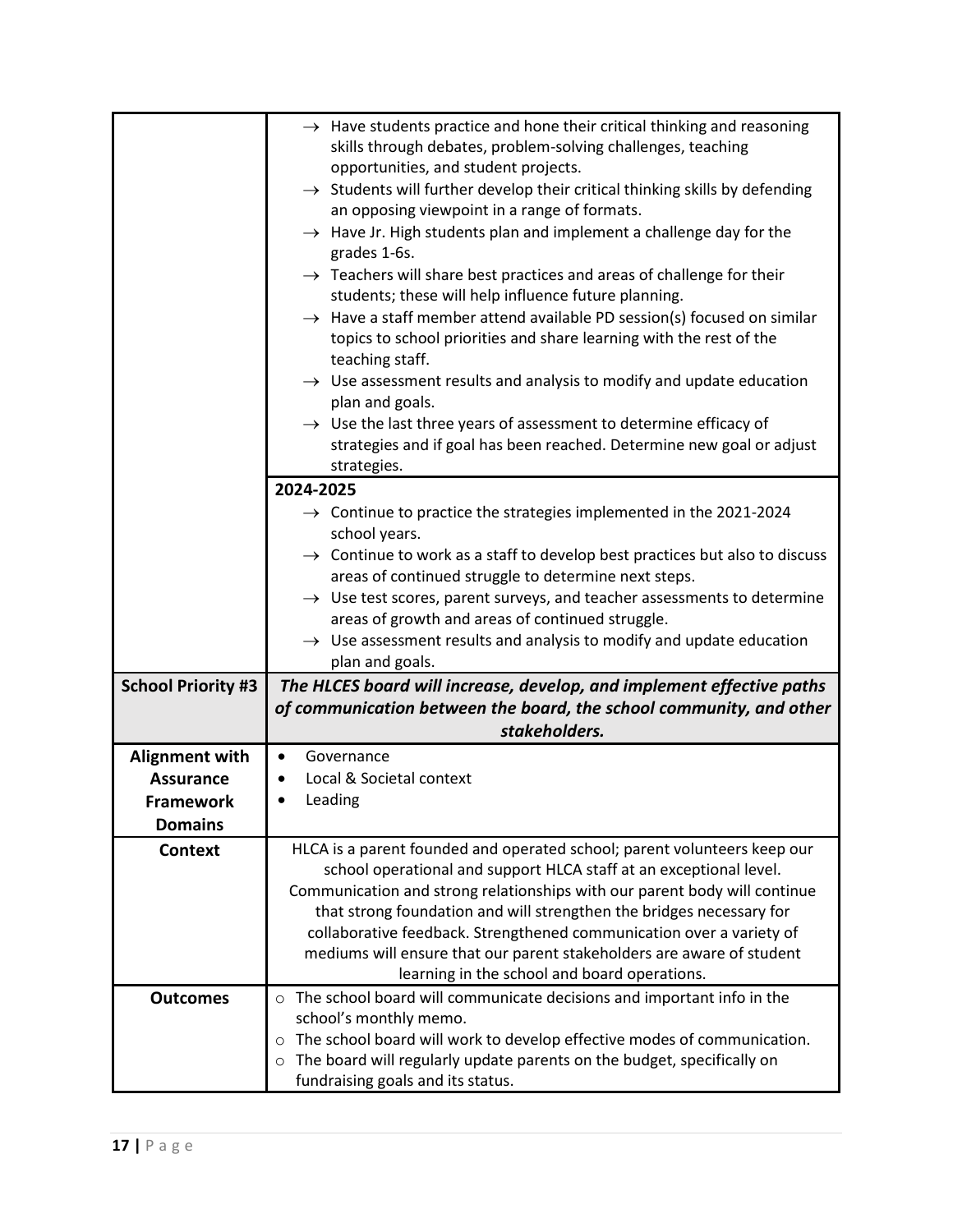|                   | o The board will engage the school community and stakeholders, using                 |
|-------------------|--------------------------------------------------------------------------------------|
|                   | surveys, focus groups, 1:1 meetings, and whole group meetings.                       |
|                   | $\circ$ The board will provide multiple opportunities in a variety of ways for the   |
|                   | community to engage with the board.                                                  |
| <b>Budgetary</b>  | The board budget will account for community engagement and connections               |
| <b>Principles</b> | with stakeholders.                                                                   |
| <b>Strategies</b> | Add a Board Section to the Monthly Memos: board meeting summaries, key<br>$\bullet$  |
|                   | decisions made, upcoming board events, budget, and fundraising updates.              |
|                   | Add a Board sections to LMS for parent questions & comments.<br>٠                    |
|                   | Meet the board/ open-house nights.                                                   |
|                   | Consult with alumni about transition to high school - surveys and focus<br>٠         |
|                   | groups.                                                                              |
|                   | Online surveys/print surveys                                                         |
|                   | Transition from Facebook to LMS for more secure lines of communication.<br>$\bullet$ |
|                   | Consistency in society meetings; using online forums if in-person not<br>٠           |
|                   | possible.                                                                            |
|                   | Meet with members within the community (pastors, organizations, etc.)                |
| <b>Measures</b>   | Improvement on parent feedback survey<br>$\checkmark$                                |
|                   | Greater involvement from parents<br>$\checkmark$                                     |
|                   | Consistent communication through Board section of memo.<br>$\checkmark$              |
|                   | $\checkmark$ Board specific survey                                                   |
|                   | The number of scheduled events and opportunities provided for<br>$\checkmark$        |
|                   | feedback.                                                                            |
|                   | $\checkmark$ AB Education parent survey will reflect parent satisfaction with the    |
|                   | school and with school leadership and planning.                                      |
| <b>Timeline</b>   | 2022-2023                                                                            |
|                   | $\rightarrow$ Maintain changes implemented in the past school year, such as, the     |
|                   | board box in monthly memo, including a fundraising update to the                     |
|                   |                                                                                      |
|                   | board box, meet and engage with parents at September BBQ, during                     |
|                   | Parent-Teacher interview nights, using the LMS forum to engage with                  |
|                   | parents and community, along with surveys and messages home.                         |
|                   | $\rightarrow$ The school will open lines of communication with school alumni to help |
|                   | develop additional supports for transitioning students.                              |
|                   | $\rightarrow$ Use the increased parent feedback to inform and modify                 |
|                   | communication practices; research group messaging options for                        |
|                   | communicating with all parents.                                                      |
|                   | $\rightarrow$ Begin using a group messaging app or service to ensure all parents are |
|                   | being reached.                                                                       |
|                   | $\rightarrow$ Modify parent surveys to match current happenings in the school and    |
|                   | current learning goals. Send out shorter surveys but at various times                |
|                   | throughout the year.                                                                 |
|                   | $\rightarrow$ Continue to engage with HLCA Alumni and use their feedback to          |
|                   | implement supports.                                                                  |
|                   | $\rightarrow$                                                                        |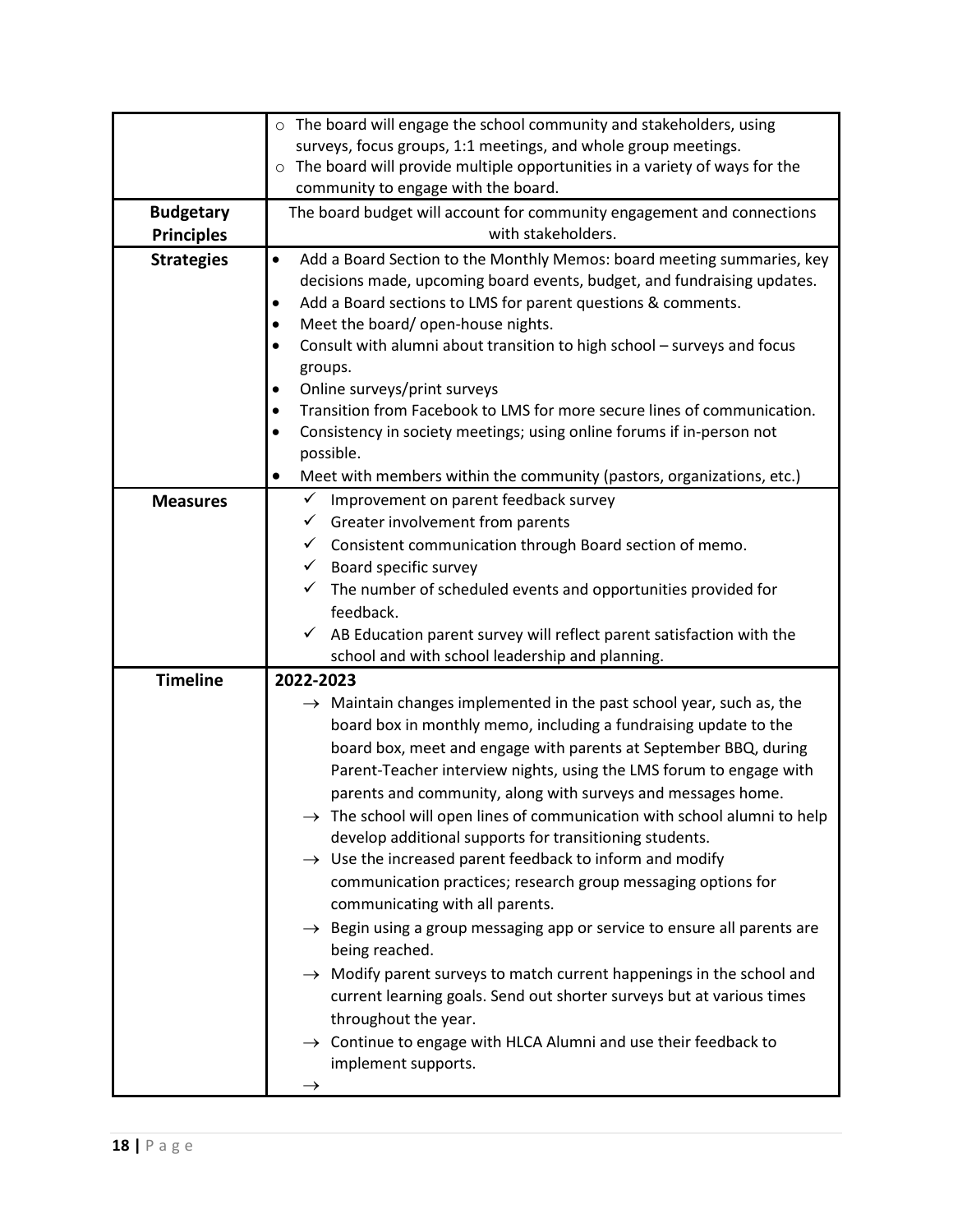|                   | 2023-2024                                                                                       |
|-------------------|-------------------------------------------------------------------------------------------------|
|                   | $\rightarrow$ Continue with the strategies implemented over the past 2 years.                   |
|                   | Maintain these habitually.                                                                      |
|                   | $\rightarrow$ Survey parents for ways to continue improving communication                       |
|                   | between board and parent body.                                                                  |
|                   | $\rightarrow$ Work to improve areas of struggle and strengthen positive strategies.             |
|                   | $\rightarrow$ Continue to develop lines of communication within the community.                  |
|                   | $\rightarrow$ Have parents assess the board on current communication measures                   |
|                   | and suggest areas of improvement.                                                               |
|                   | $\rightarrow$ Use parent feedback to streamline the effective communication forms               |
|                   | 2024-2025                                                                                       |
|                   | $\rightarrow$ Continue to practice the strategies implemented in the 2021-2024<br>school years. |
|                   | $\rightarrow$ Continue to work as a leadership team to maintain best practices but              |
|                   | also to discuss areas of continued struggle to determine next steps.                            |
|                   | $\rightarrow$ Use parent and AB Education feedback to evaluate and ensure effective             |
|                   | school leadership and governance.                                                               |
|                   | $\rightarrow$ Use survey results and analysis to modify and update education plan               |
|                   | and goals.                                                                                      |
| <b>Provincial</b> |                                                                                                 |
| <b>Priority</b>   | First Nations, Métis, and Inuit students are successful.                                        |
|                   | <b>Student Growth &amp; Achievement</b><br>$\bullet$                                            |
| <b>Matching</b>   | Teaching & Leading<br>٠                                                                         |
| <b>Assurance</b>  | Learning Supports<br>$\bullet$                                                                  |
| <b>Framework</b>  | Governance<br>$\bullet$                                                                         |
| <b>Domain</b>     | <b>Local and Societal Context</b>                                                               |
|                   |                                                                                                 |
| <b>Outcomes</b>   | In the past, HLCA has been home to a larger number of self-identified<br>$\circ$                |
|                   | FNMI students than in the last three years. HLCA's goal is that all self-                       |
|                   | identified FNMI students at the school are provided with the supports                           |
|                   | they need to be successful.                                                                     |
|                   |                                                                                                 |
|                   | Students in all grades participate in grade appropriate learning that<br>O                      |
|                   | introduces students to indigenous foundational knowledge,                                       |
|                   | perspectives, experiences, treaties, agreements, history, and legacy of                         |
|                   | residential schools.                                                                            |
|                   | Teachers are satisfied that they have the training, confidence,                                 |
|                   | O<br>resources, and supports to provide learning opportunities for their                        |
|                   | students.                                                                                       |
| <b>Measures</b>   | $\checkmark$ Students, Teachers and Parents report satisfaction that students have              |
|                   | opportunities to learn about FNMI foundational knowledge,                                       |
|                   | perspectives, experiences, treaties, agreements, and the history &                              |
|                   | legacy of residential schools.                                                                  |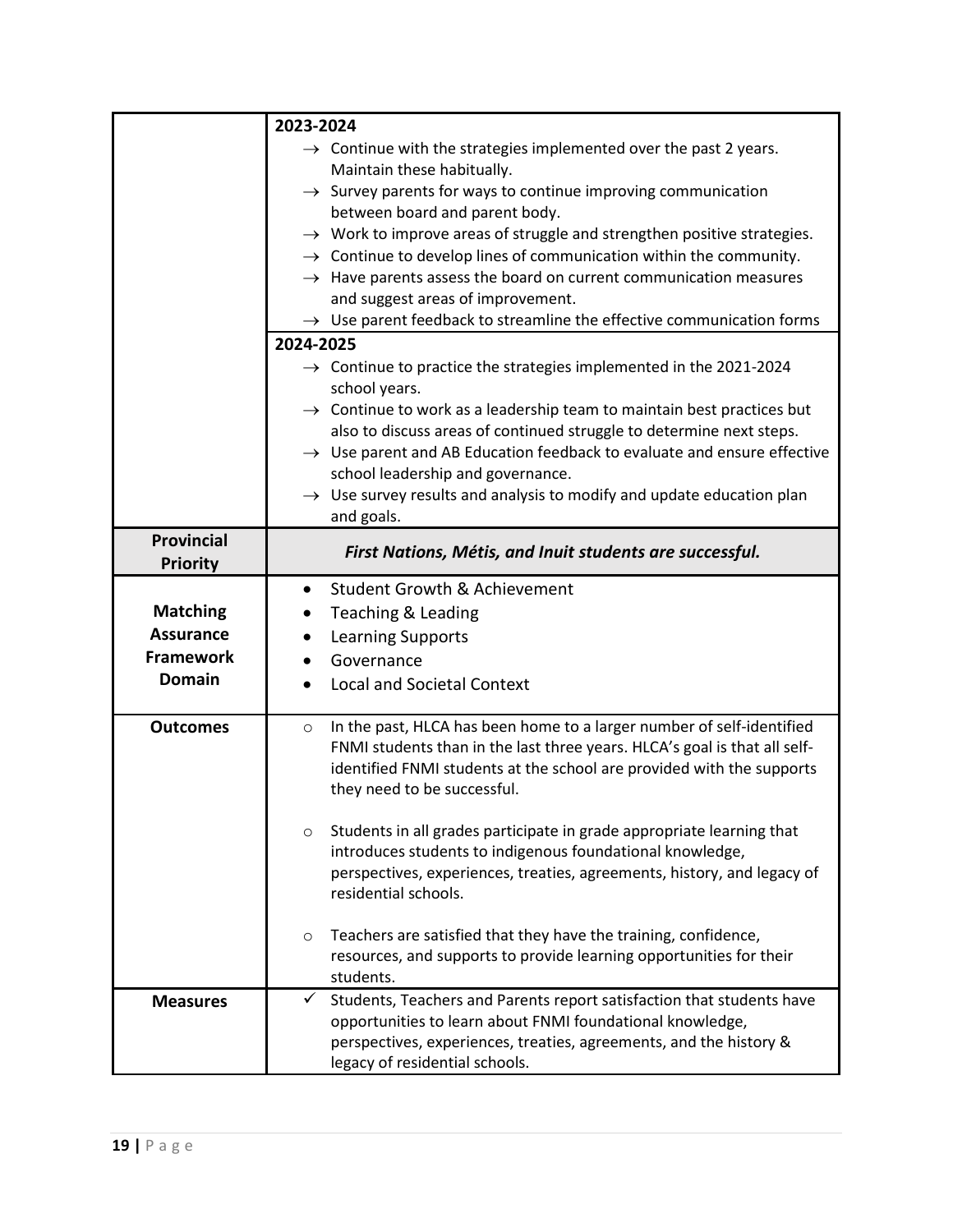|                   | Teachers report satisfaction that they have the confidence levels and<br>adequate levels of training, support, and resources to teach FNMI |
|-------------------|--------------------------------------------------------------------------------------------------------------------------------------------|
|                   | foundational knowledge.<br>Anecdotal reporting on progress of strategies.<br>$\checkmark$                                                  |
| <b>Strategies</b> | $\rightarrow$ Continued PD for teachers where and when available.                                                                          |
|                   | Continue to build FNMI library of resources for teaching.<br>$\rightarrow$                                                                 |
|                   | $\rightarrow$ Continue to build FNMI annotated Bibliography of resources and their<br>cross-curricular alignment.                          |
|                   | $\rightarrow$ Teach respect for diversity and pluralism withing Canadian culture and<br>society.                                           |
|                   | $\rightarrow$ Ensure that accurate world history is taught, including indigenous<br>stories and experiences globally.                      |
|                   | $\rightarrow$ Provide opportunities for student inquiry and critical thinking skills.                                                      |
|                   | Collaborative sharing of best practices, strategies, and resources.<br>$\rightarrow$                                                       |
|                   | $\rightarrow$ Build group lists of approved media tools, videos, links for various area                                                    |
|                   | of FNMI content, appropriate for various grade levels: culture, ways of                                                                    |
|                   | life, oral tradition, history, residential schools, etc.                                                                                   |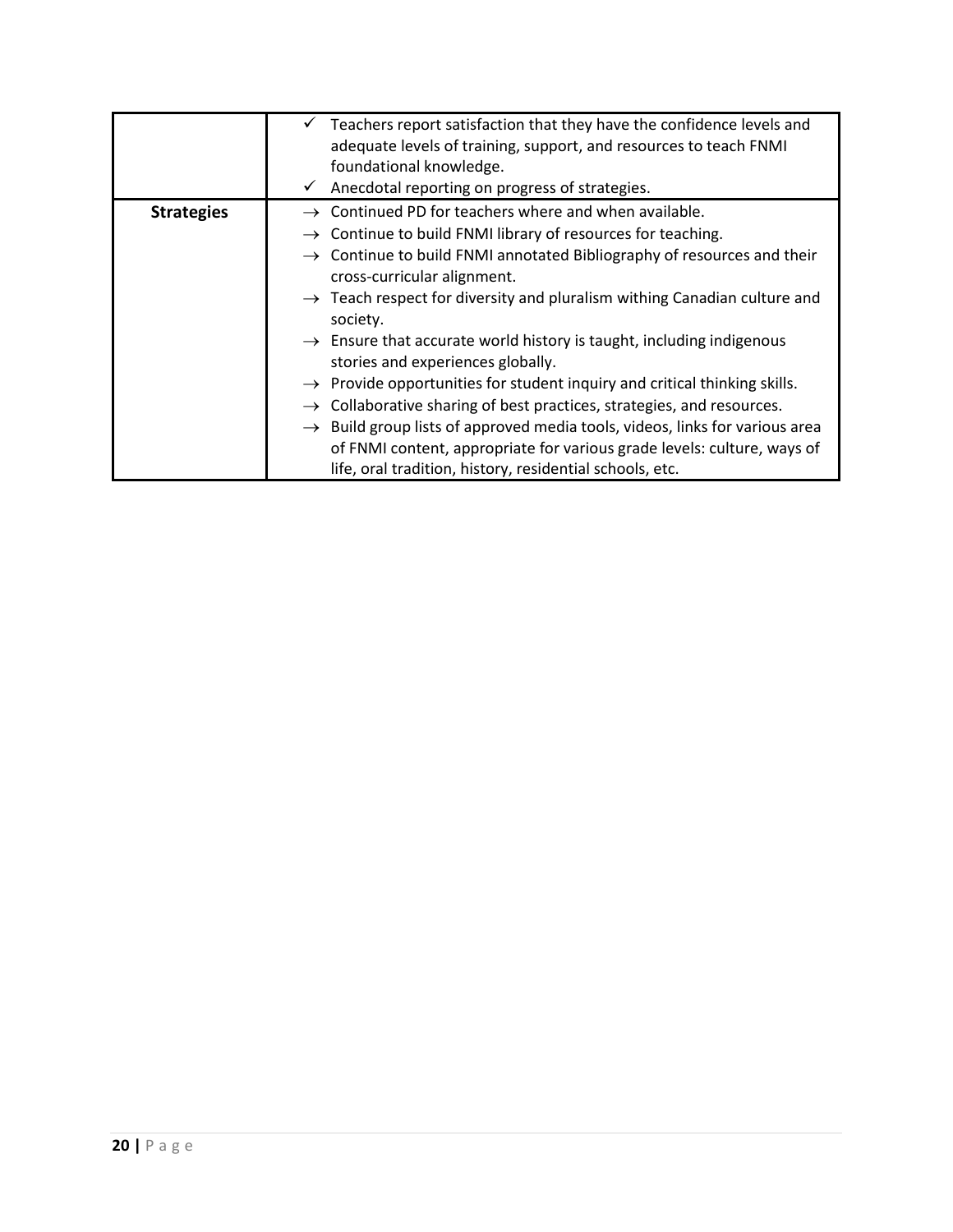# **Appendix**

# **CAT-4 Scoring data:**

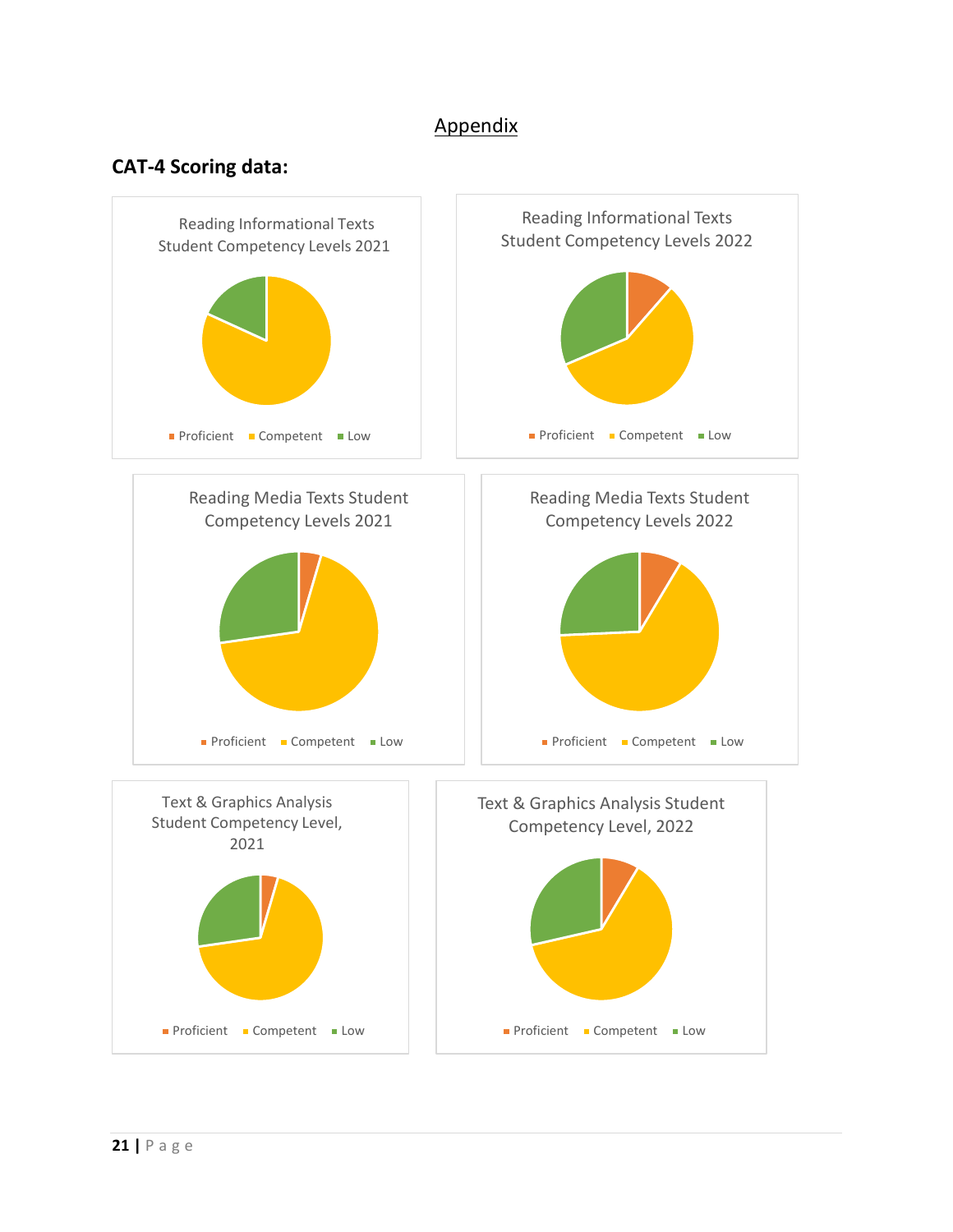



# **Graphing of Parent Survey results:**